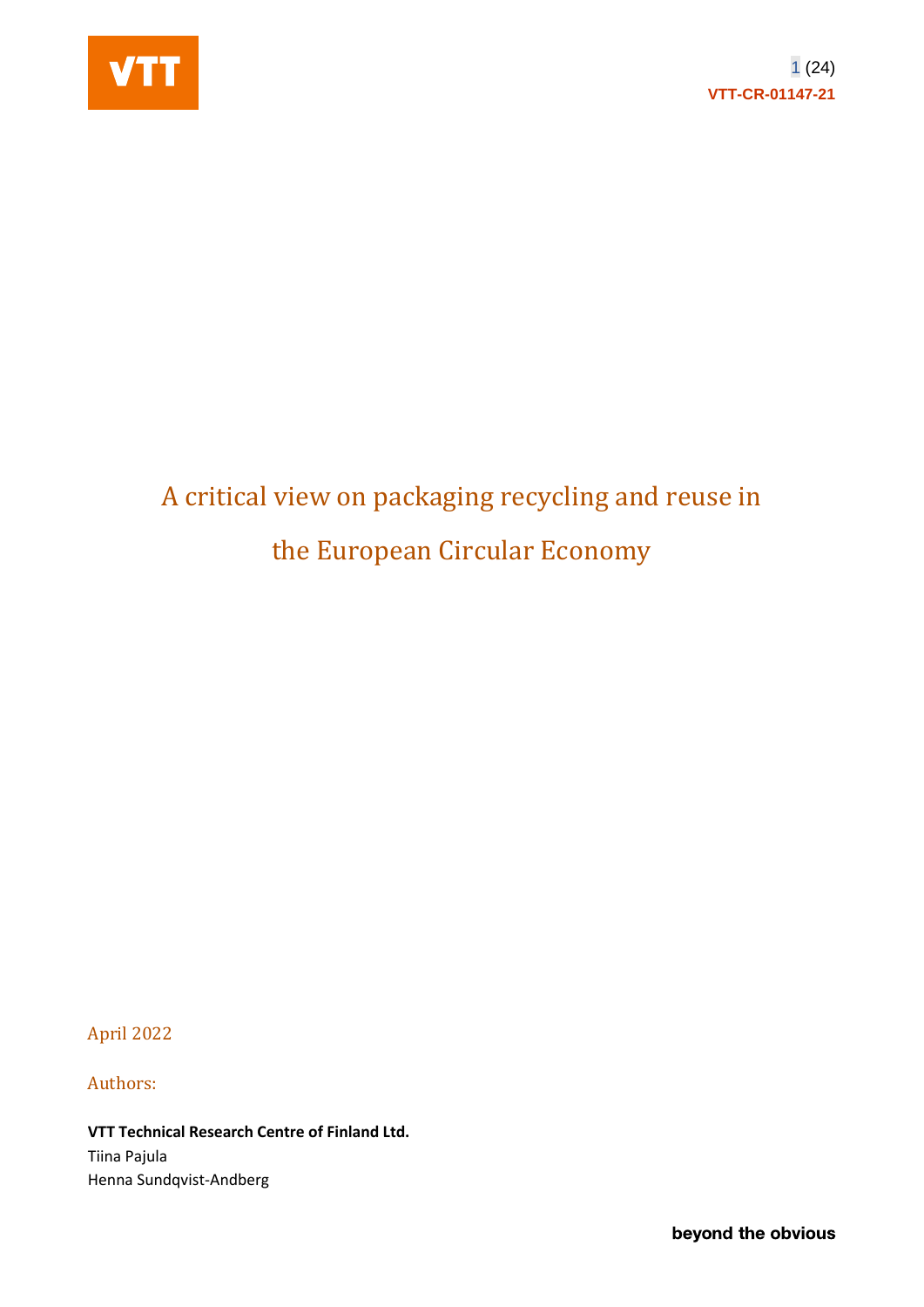

Mona Arnold

# Executive summary

**On behalf of The European Federation of Corrugated Board Manufacturers (FEFCO), VTT Technical Research Centre of Finland Ltd. has conducted a study to investigate packaging recycling and reuse and their role in a European circular economy. The study stresses that packaging should not be considered from a waste management perspective only, but the role of packaging, its functionality, performance and the overall sustainability, should be emphasized. It is of utmost importance that packaging is designed to be "fit for purpose", thus reducing waste generation by protecting the product it contains and minimizing overpackaging.**

The current European Union packaging policies emphasize the circular economy approach, including intensifying recycling and increasing reuse. Paper and cardboard packaging material is not only renewable, but the packaging waste is also successfully recycled at a recycling rate of 84.2%. This is the highest recycling rate of all packaging materials in Europe and notably exceeds the regulatory targets.

The overall increase in the amount of packaging waste has led to intensified waste prevention highlighting reuse. Due to the inherit complexity the uptake of reusable packaging systems may involve increased costs and sustainability-related challenges. Packaging reuse in cases that involve long transport distances and crossing borders, high hygiene requirements or business to consumer interfaces create unnecessary complexity, increased costs, and negative environmental impacts. Corrugated packaging is an adaptable and hygienic single-use option that is produced from a renewable source and is recycled effectively at the end of its life to produce new corrugated packaging.

Packaging plays a significant role in avoiding both food waste and other types of waste. Approximately 97% of the environmental footprint of a packaged food product is linked to stages of the value chain other than packaging.

There is a clear need for different types of packaging and the packaging materials should be chosen to fit the purpose. Thus, both recyclable single-use and reusable options have a role to play to ensure sustainable and safe supply chains.

Future policies need to adopt a systems perspective addressing the entire life cycle of packaging, whether recyclable single-use or reusable, and should address the indirect and direct impacts on the environment, consumer behaviour, and performance of production systems. **The following policy recommendations summarize the key aspects and actions needed to ensure sustainable and safe supply chains and transport of products globally in the future:**

- 1. Being fit for purpose should be a key requirement for all packaging design and guiding regulations
- 2. Packaging should always be considered together with the packaged product
- 3. Recyclable single-use and reusable packaging should be considered in the legislation as complementary solutions
- 4. Sustainability performance of packaging entails multiple factors not just waste generation
- 5. More data should be collected on packaging reuse
- 6. Stakeholder collaboration and consultations are vital to reach optimal and realistic decisions
- 7. Environmental policies should encourage innovation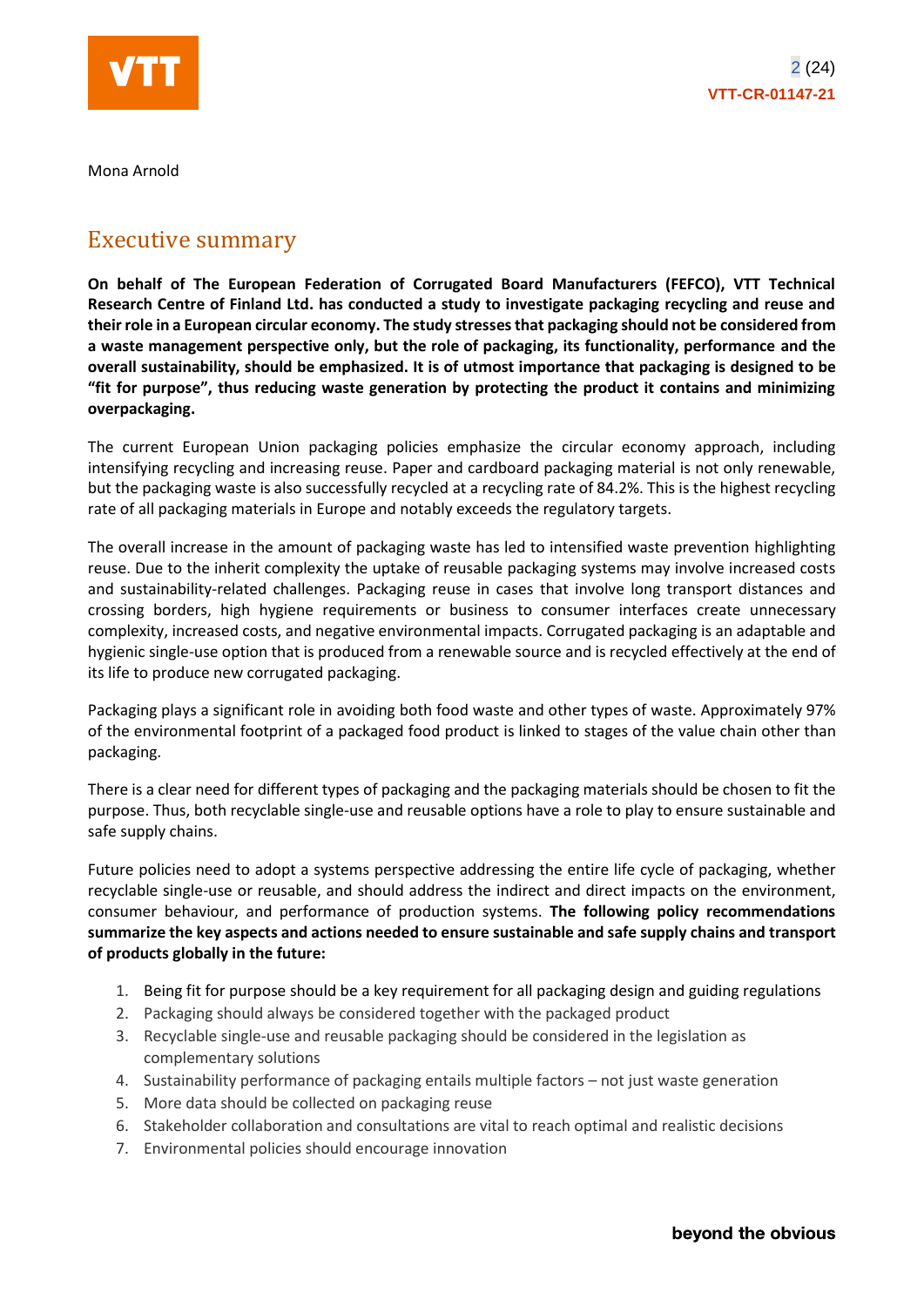

# Glossary

| B <sub>2</sub> B   | A transaction or business conducted between one business and another, such as a wholesaler<br>and retailer.   |
|--------------------|---------------------------------------------------------------------------------------------------------------|
| B <sub>2</sub> C   | A process of selling products and services directly between a business and consumers who are<br>the end-users |
| tCO <sub>2</sub> e | Ton of carbon dioxide equivalents                                                                             |
| <b>EPPA</b>        | European Paper Packaging Alliance                                                                             |
| EGD                | European Green Deal                                                                                           |
| EU                 | European Union                                                                                                |
| <b>GHG</b>         | Greenhouse gas                                                                                                |
| <b>HDPE</b>        | High-density polyethene                                                                                       |
| <b>LCA</b>         | Life Cycle Assessment                                                                                         |
| <b>LDPE</b>        | Low-density polyethene                                                                                        |
| PP                 | Polypropene                                                                                                   |
|                    |                                                                                                               |

#### Reusable packaging

Packaging which has been conceived, designed, and placed on the market to accomplish multiple trips or rotations within its lifecycle by being refilled or reused for the same purpose for which it was conceived (EU Directive 2018/852)

#### Recycling

A recovery operation by which waste materials are reprocessed into products, materials, or substances whether for the original or other purposes, including the reprocessing of organic material but excluding energy recovery (EU Directive 2008/98)

#### Sustainable packaging

Packaging that is 1) beneficial, safe & healthy for individuals and communities throughout its life cycle, 2) meets market criteria for performance and cost, 3) is sourced, manufactured, transported, and recycled using renewable energy, 4) optimizes the use of renewable or recycled source materials, 5) is manufactured using clean production technologies and best practices, 6) is made from materials healthy throughout the life cycle, 7) is physically designed to optimize materials and energy, and 8) is effectively recovered and utilized in biological and/or industrial closed loop cycles (Sustainable Packaging Coalition, 2011)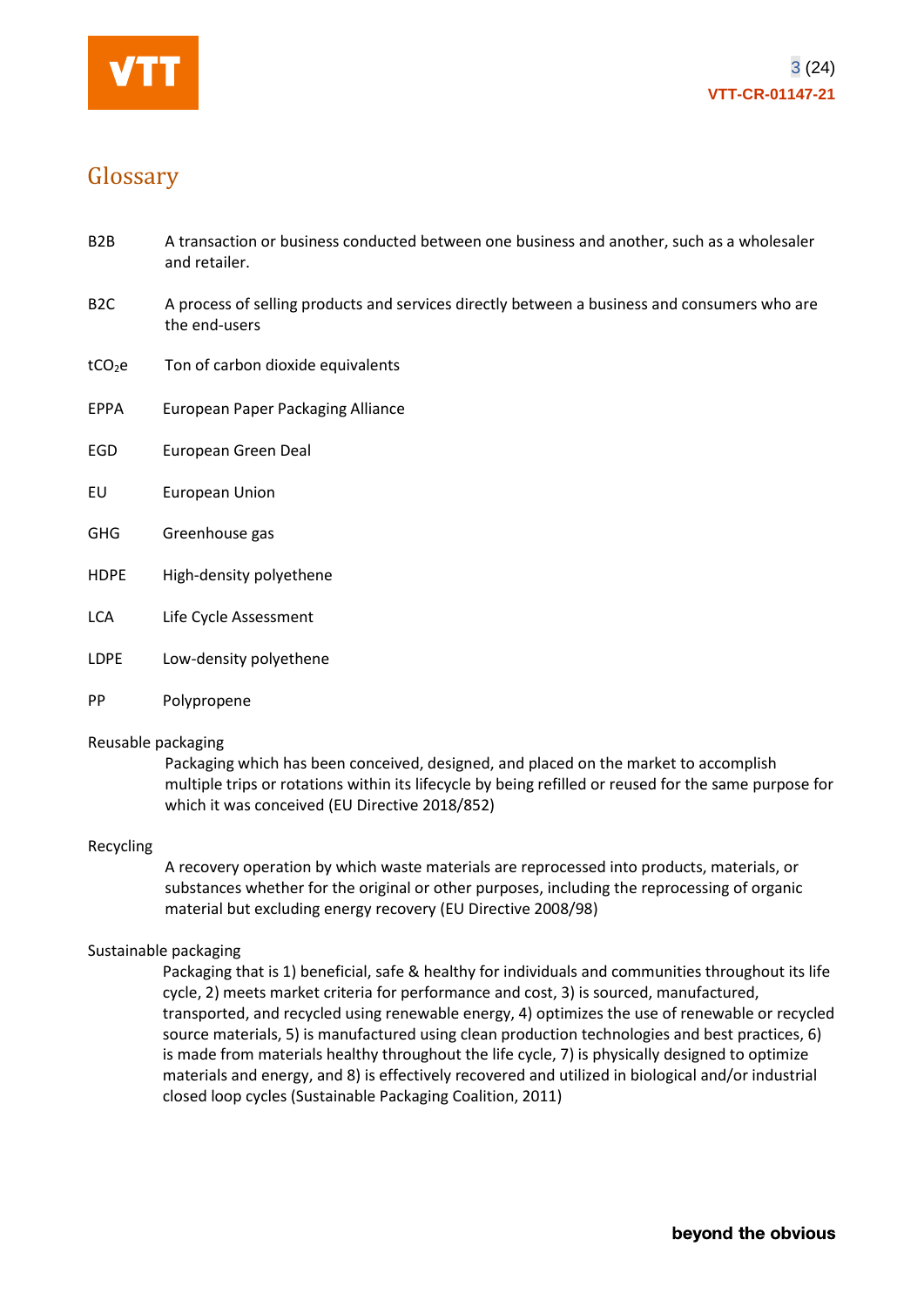

# **Contents**

| 1 | Introduction                                                                                                                                                                                                                                                                                                     | 5                         |
|---|------------------------------------------------------------------------------------------------------------------------------------------------------------------------------------------------------------------------------------------------------------------------------------------------------------------|---------------------------|
| 2 | Intensification of packaging waste prevention and reuse ambitions in EU policies                                                                                                                                                                                                                                 | 5                         |
|   | Principles of EU waste policies<br>Growing packaging waste generation<br>Recycling sets the foundation for material circulation in the circular economy<br>Packaging reuse as a proposed approach to packaging waste prevention<br>Environmental policies ignore the role of packaging in other waste prevention | 6<br>$\,6$<br>7<br>7<br>8 |
| 3 | Recycling of fiber-based packaging enables the efficient reuse of fibers                                                                                                                                                                                                                                         | 10                        |
| 4 | Is packaging reuse a plausible way to improve sustainability?                                                                                                                                                                                                                                                    | 11                        |
|   | Environmental sustainability is highly case dependent<br>Key business constraints<br>Food safety and hygiene cannot be compromised                                                                                                                                                                               | 11<br>12<br>15            |
| 5 | Recommendations to policy makers                                                                                                                                                                                                                                                                                 | 17                        |
| 6 | Conclusions                                                                                                                                                                                                                                                                                                      | 19                        |
|   | References                                                                                                                                                                                                                                                                                                       | 20                        |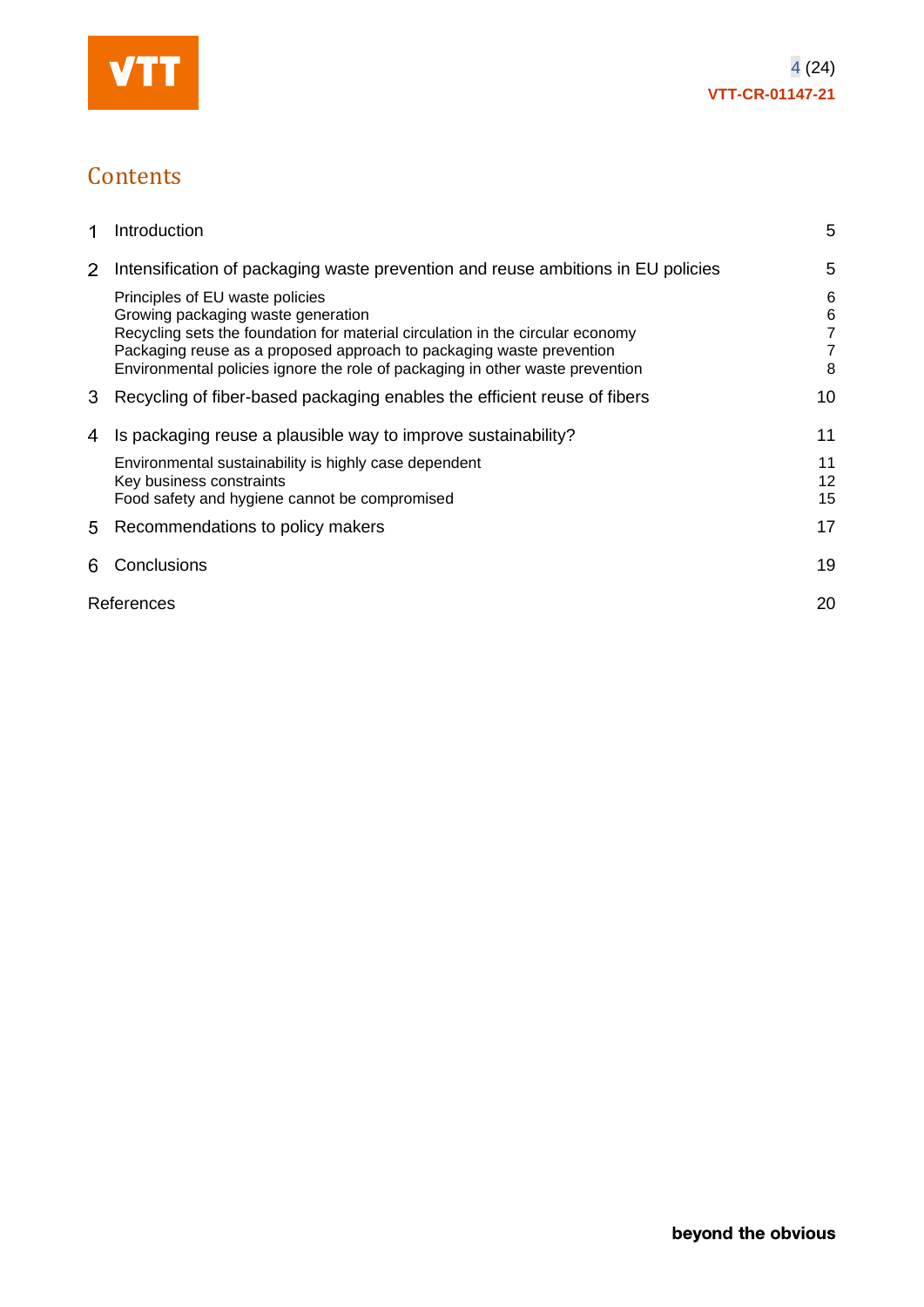

#### <span id="page-4-0"></span> $\mathbf{1}$ **Introduction**

On behalf of the European Federation of Corrugated Board Manufacturers (FEFCO), VTT Technical Research Centre of Finland Ltd. has conducted a study to investigate the recycling and reuse of packaging and its role in a European circular economy. The circular economy is the key waste management strategy in current European Union policies. In practice, recycling is the most common way to manage packaging waste. This approach has been particularly successful for paper and cardboard packaging waste, which has the highest recycling rate of all packaging materials in Europe. In 2019, the recycling rate for paper and cardboard was 82.3% in Europe (Eurostat, 2021), thus exceeding the regulatory target for 2025, which stand at 75%. However, this is not the case with all packaging materials. Low recycling rates particularly concern plastic packaging, of which only 41% was recycled in the EU in 2019 (Eurostat, 2021).

The negative environmental impacts caused by plastics litter in rivers, seas, and on land due to the uncontrolled management and discarding of packaging waste, for example, has led to implementation of more stringent environmental policies in the EU. These regulatory actions aim to prevent direct and indirect detrimental impacts of litter on the economy, environment and well-being of citizens. In this context, packaging reuse has been highlighted as the solution to address environmental problems and related consumer concerns.

The concern over impacts of the uncontrolled management of packaging waste should not, however, cause policy makers to overgeneralize the issues at hand and their solutions, especially considering the wide range of packaging materials. Additionally, it should be kept in mind that 97% of the environmental footprint of a packaged product is linked to stages of the value chain other than packaging. Packaging plays a significant role in avoiding food waste, for example. There is a clear need to account for different types of packaging and the packaging materials should be chosen to fit the purpose.

This white paper analyses the role of recyclable and renewable packaging compared to reusable packaging within the European Green Deal.

#### <span id="page-4-1"></span>**Intensification of packaging waste prevention and reuse ambitions in**   $2<sup>1</sup>$ **EU policies**

The European Green Deal (EGD) sets out the sustainability transformation needed to tackle the severe challenges related to climate change and environmental degradation (European Commission, 2019a). This growth strategy aims to transform the economy, including production and consumption, to better address planetary boundaries. The European Commission acknowledges that increasing packaging waste generation and related pollution, particularly related to plastics, as well as increasing  $CO<sub>2</sub>$  emissions are key environmental challenges. In line with the Green Deal, the Commission has addressed this challenge in several strategies including the European Strategy for Plastics in a Circular Economy (European Commission, 2018a), Circular Economy Action Plan (CEAP) (European Commission, 2020a), and directives such as the Directive on Single-use Plastics (SUPD) (European Commission, 2019b) and Directive on Packaging and Packaging Waste (PPWD) (European Commission, 2018b).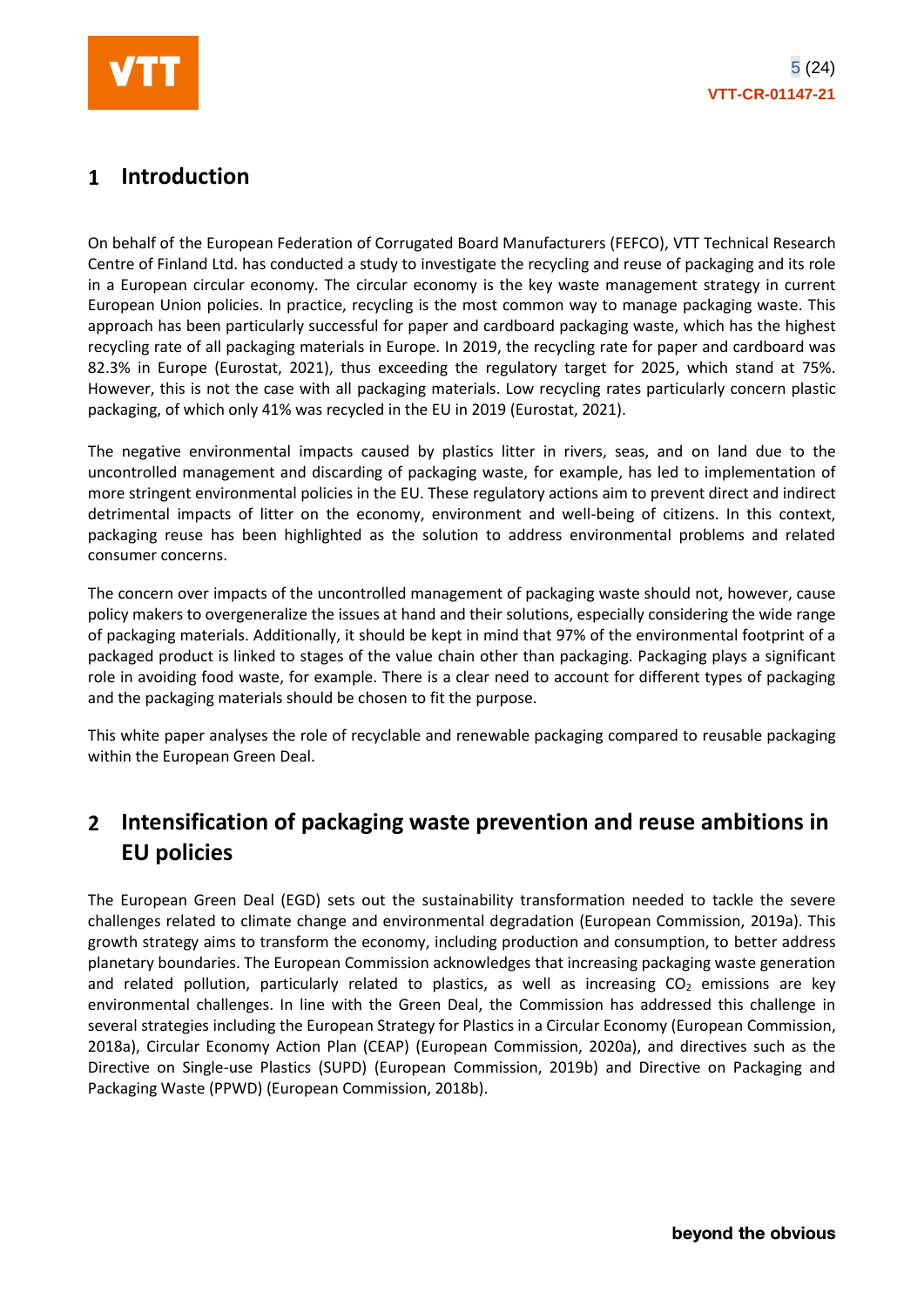

#### <span id="page-5-0"></span>**Principles of EU waste policies**

Many of the current policy approaches designed to tackle the environmental challenges caused by packaging production and consumption emphasize a circular economy as a key solution (see e.g. Sundqvist-Andberg & Åkerman, 2021). The circular economy approach is based on the waste hierarchy, which has been a guiding principle of EU waste policies for a long time. The principle prioritizes waste prevention and reuse over recycling, followed by recovery as energy over disposal as landfill. However, although it is expected that following the waste hierarchy will lead to the most [resource-efficient](https://en.wikipedia.org/wiki/Resource-efficient) and environmentally sound choice, several LCA studies show different results. For this reason, the concept of life cycle thinking has been introduced into waste policies. A Life Cycle Assessment (LCA) is recommended by the European Commission to support decision-making in the area of waste management and to identify the most environmentally sound options (European Commission, 2016). It can help policy makers understand the benefits and tradeoffs they face when making decisions on waste management strategies.

#### <span id="page-5-1"></span>**Growing packaging waste generation**

While the improved waste hierarchy approach, ensuring any action has an overall benefit compared to other options, has been applied for a few years in the EU, some of the recent EC policies seem to focus on waste prevention and reuse. This has been especially true in the case of packaging. For example, the new CEAP emphasizes prevention and reuse and suggests a sustainable product policy to promote the circular design of products and prioritizes reducing and reusing materials before recycling them (European Commission, 2020a). While the importance of packaging within food systems and global trade is acknowledged in the EU, recent policies in line with the CEAP, such as the recent Farm to Fork strategy, still aim to reduce packaging (European Commission, 2020b).

One reason for these recent policy actions is the increasing packaging waste generation within the EU that the Commission aims to curb. Despite an ongoing trend in Europe of reducing the packaging weight, the amount of packaging is increasing overall (Eunomia, 2020). In fact, according to Eurostat (2021), over a 9 year period, packaging waste grew by 17% (79.3 million tons in 2019). Several reasons contribute to this growth, such as increased online sales, economic growth, and the shift towards disposable packaging (Eunomia, 2020). For example in Finland, changes in packaging taxation led to a notable decrease in the use of refillable beverage bottles (Nurminen, 2017).

#### **Box 1. Balancing between packaging recycling and reuse ambitions**

The improved waste hierarchy approach, which is based on life cycle thinking, aims to ensure that a selected action has a higher overall benefit compared to other available options. Therefore, while packaging reuse has gained increasing attention in the European policy discourse, the role of recycling is acknowledged alongside reuse. For example, in the EGD where the Commission will develop requirements to ensure that all packaging in the EU market is reusable or recyclable in an economically viable manner by 2030 (European Commission, 2019). In addition, the Commission has identified that bio-based recyclable packaging '*could represent an opportunity to promote renewable sources for the production of packaging, where shown to be beneficial from a life cycle perspective*' (European Commission, 2018b).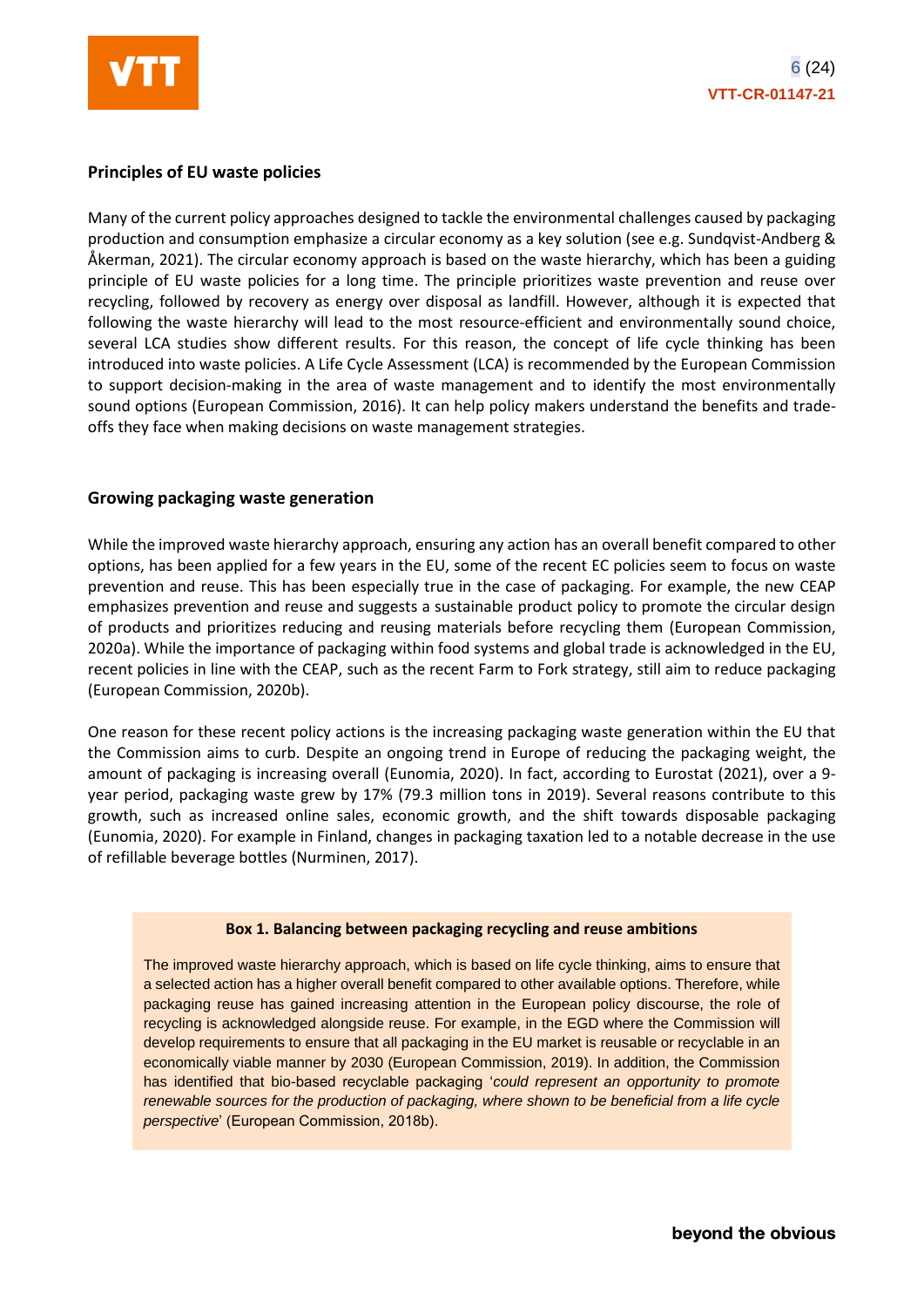

#### <span id="page-6-0"></span>**Recycling sets the foundation for material circulation in the circular economy**

The efficient circulation of materials is a prerequisite for a well-performing circular economy. The European Commission has amended the Directive on Packaging and Packaging Waste (PPWD) (European Commission, 2018b) and has set tighter recycling targets for all packaging and strengthened the extended producer responsibility to ensure that the recycling targets are reached. For example, by the end of 2030:

- 70% by weight of all packaging waste, and
- 85% by weight of paper and cardboard packaging waste should be recycled.

Recycling has been particularly successful for paper and cardboard packaging waste, which has the highest recycling rate of all packaging materials in Europe due to investments in related infrastructure. Already in 2018, the recycling rate for paper and cardboard was 84.2% in Europe (Eurostat, 2021), exceeding the regulatory targets(75% by 2025). However, this is not the case for all packaging materials. Low recycling rates particularly concern plastic packaging, which only reached 41.4% in the EU in 2018 (Eurostat, 2021).



Figure 1. Packaging recycling rates in the EU, 2018 (Eurostat, 2021).

#### <span id="page-6-1"></span>**Packaging reuse as a proposed approach to packaging waste prevention**

The EU policies emphasize the role of packaging waste prevention as the most efficient way to reduce environmental impacts and as a way to improve resource efficiency (see e. g. the revised Packaging and Packaging Waste Directive: Directive 2018/852 amending Directive 2008/98/EC on waste and SUP directive (2019/904)). In this context, packaging reuse is seen as a solution. For example, the SUP directive (EU Directive 2019/904) aims to reduce the amount of certain single-use plastics products and related litter in Europe. The directive sets a precedent by banning products from the market or demanding substantial consumption reduction only based on plastic content.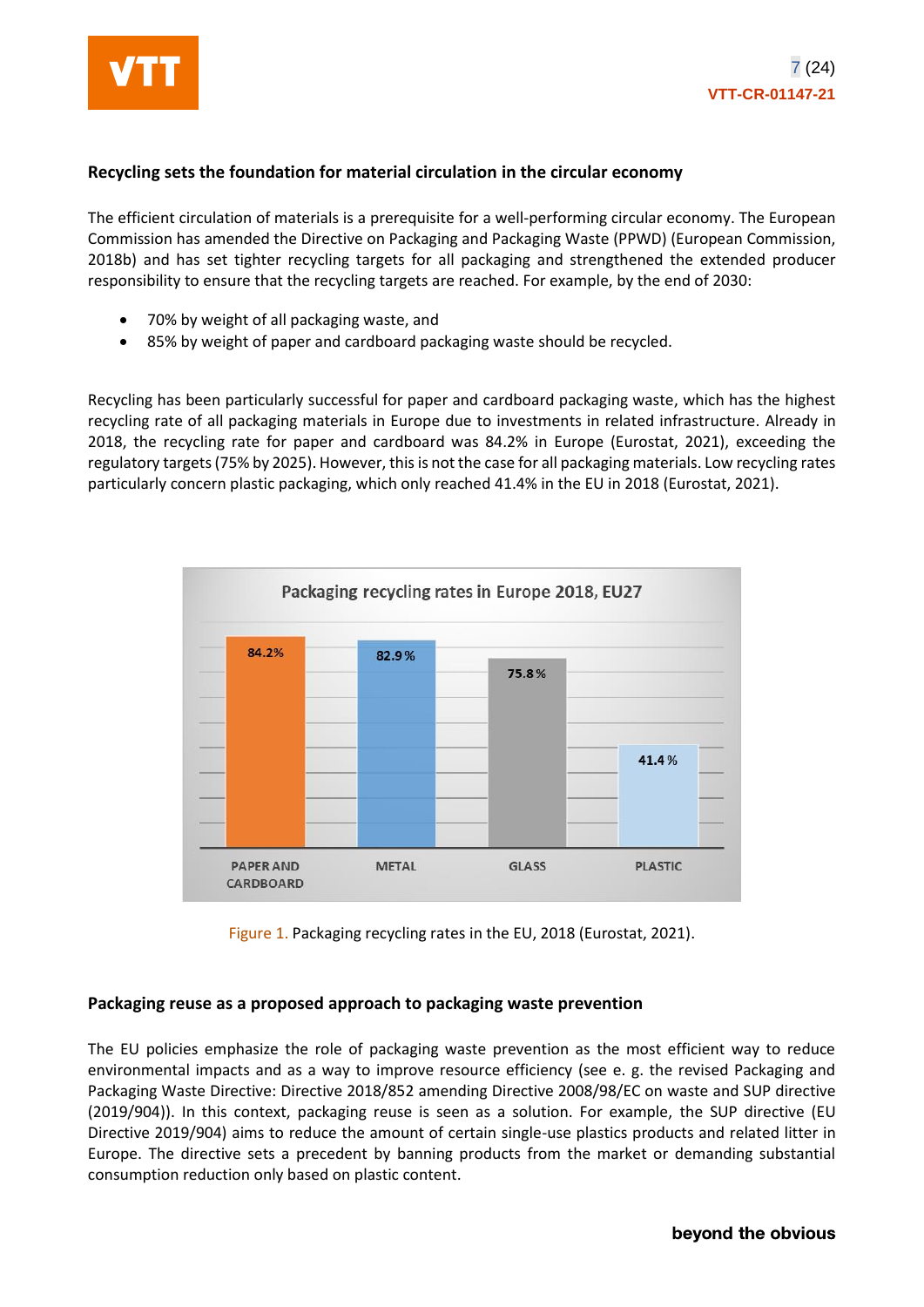

In addition, Article 5 of the revised Packaging and Packaging Waste Directive (PPWD) sets obligations for Member States to take actions to increase the share of reusable packaging placed on the market, as well as set up systems to reuse packaging (European Commission, 2018). While this directive emphasizes packaging waste prevention and encourages increasing the share of reusable packaging on the market, it also acknowledges and promotes recycling and other forms of packaging waste recovery. So far, the directive does not currently set any quantitative targets for reuse. However, the Commission has initiated the revision of the directive to reinforce the essential requirements for packaging, to ensure reuse and recycling, increase recycled content and improve enforceability. The initiative will envisage measures to tackle over-packaging and to reduce packaging waste further (European Parliament, 2020). During the revision mandates on reusable packaging, particularly transport packaging, have also been suggested (Eunomia, 2020).

For packaging reuse to reduce waste generation, it is vital that all reusable packaging also be recyclable (Eunomia, 2020) and can be recycled in an economically feasible way. However, it is important to remember that environmental problem shifting may take place with reusable packaging when the reuse systems scale up from the current market niches. Today, there are only a limited number of reuse systems on the market, and the impacts of the wider uptake on sustainability are still unknown.

#### <span id="page-7-0"></span>**Environmental policies ignore the role of packaging in other waste prevention**

Current reuse and reduction policy ambitions fail to address the important role of packaging in global supply chains. Packaging can contribute to sustainability in several ways by protecting the product, facilitating handling, and communicating key messages. Through these functions, packaging can reduce product waste, improve transport and handling efficiency, lower  $CO<sub>2</sub>$  emissions and reduce risks of human health hazards (Lindh et al. 2016). That is to say, packaging designed to be *"fit for purpose"* can reduce waste generation noticeably by protecting the product it contains. The environmental impact of packaging is considered marginal compared to the overall impact of the product and its supply chain, for example in food systems (see Box 2).

A limitation of the Commission's current policy approach is that it seems to treat packaging mainly from the waste management perspective and perceive it as  $a/n$  (un)necessary evil that needs to be reduced. This approach fails to consider the role of packaging, its functionality and performance. Therefore, future policies need to take a systems perspective and address the entire life cycle of packaging, whether recyclable singleuse or reusable, and consider consumer behaviour and performance of production systems (e.g. UNEP, 2020).

To get to the economy of scale, reusable packaging needs standardization. However, especially in the food context, it has been noted that a larger range of packaging sizes that better meet the varied demands of different households may affect shopping and cooking behaviour (e.g. Williams and Wikström 2011). It is important to analyze whether there is a risk that food losses will increase if the packaging design changes. The overall environmental impact will most certainly increase if food losses do, even if the impact from the packaging decreases.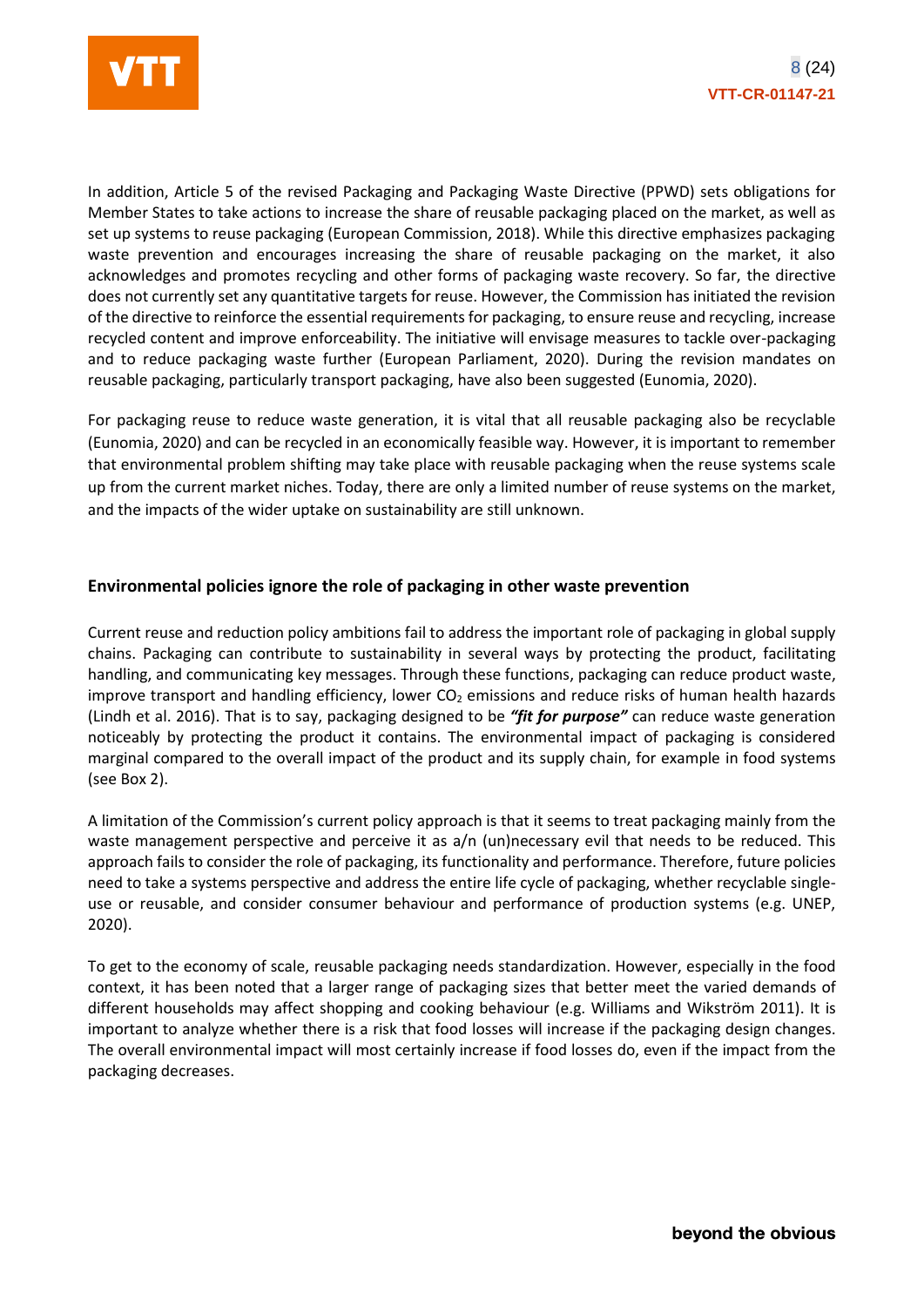

#### **Box 2. The environmental impact of packaging and food losses**

The global food system, from production to consumption, including processing, transport and packaging, is responsible for a third of global anthropogenic greenhouse gas emissions (Crippa et al., 2021). The share of packaging production and waste management of these emissions is minor. It is estimated that packaging production accounts for 3–5% of all GHG emissions (Crippa et al., 2021; WRAP, 2020). Yet, packaging plays an important role in the food system as it can not only reduce food waste but can also lower the overall environmental impacts (Silvenius et al. 2014).

In some cases, a slight increase in the weight or amount of packaging can reduce food waste. For example, meat, cheese, or food items with typically high losses such as bread, create higher environmental impacts, such as climate emissions, when wasted. It is important to analyse the risk of increasing food losses when the packaging design changes when aiming to decrease packaging waste, which is the main intention of the Packaging and Packaging Waste Directive of the European Union.

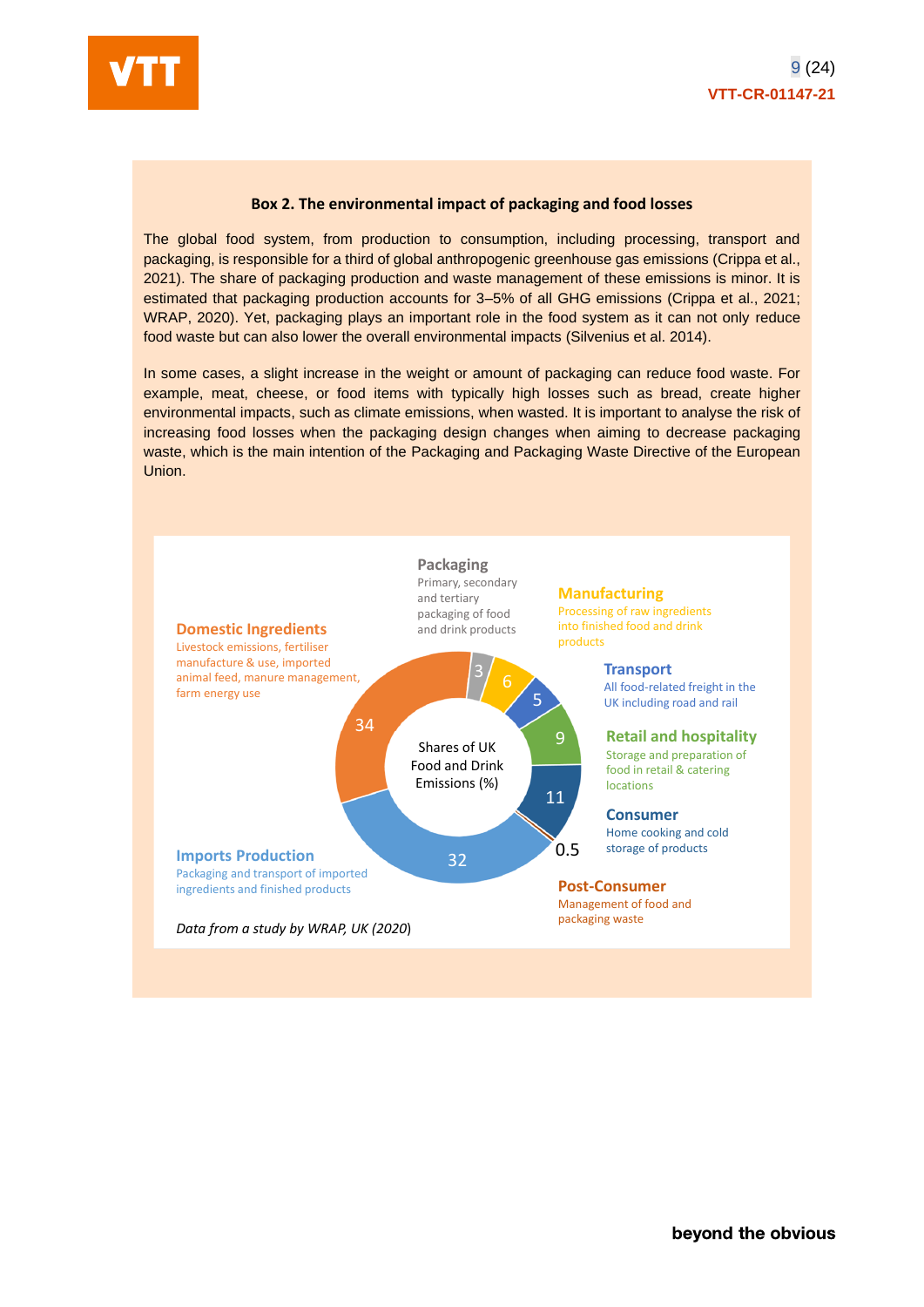#### <span id="page-9-0"></span>**Recycling of fiber-based packaging enables the efficient reuse of**   $3<sup>7</sup>$ **fibers**

When aiming for sustainable packaging, the use of renewable or recycled materials should be optimized (Sustainable Packaging Coalition, 2011). The material used for corrugated board is both renewable and recyclable. Paper and board packaging has a recovery rate of 91.7% and a recycling rate of 84.2% (Eurostat, 2021), making it the most recycled packaging material among all packaging materials. Additionally, the recycled content of corrugated packaging is particularly high and, in some cases, it can even be made from 100% recycled materials. By recycling corrugated packaging, the industry reuses the fibers and thus prolongs the life of its main raw material. Used corrugated cardboard is therefore a vital raw material for the recycling industry operating in a

#### **Box 3. Fiber reuse is higher than believed**

Fibers that make up cardboard and carton board can be recycled more than 25 times with no significant loss in quality (Putz & Schabel, 2018) and integrity (Eckhardt, 2021). The use of renewable, sustainably sourced virgin fibers positions corrugated packaging in the bio-cycle sphere (Ellen MacArthur Foundation, 2019) within the circular economy. The industry continues to innovate to ensure sustainable, safe, and hygienic packaging for the future. The reuse of fibers up to 25 times without loss of integrity and with a competitive environmental footprint (Ramboll, 2022) make corrugated packaging a comparative alternative to reusable plastic containers.

well-functioning internal market for high quality secondary raw materials and thus supporting the EU Circular Economy objectives.

The recycling of paper starts with used packaging which is processed in well-established systems. The process most often involves mixing used fiber-based packaging with water and chemicals. The disintegrated material is then strained through screens, which remove plastics and other contaminants. The pulp can be mixed with the required proportion of virgin fiber to achieve the desired strength (typically less than 20%) and used in new packaging production.

Corrugated cardboard is locally produced in Europe. Often made from locally available recycled materials, transportation costs for manufacturing remain lower than if the materials are imported or freighted long distances. The used corrugated packaging is then recycled in standard paper mills to produce recycled material for new packaging, creating a perfect closed loop model in line with EU circular economy policies.

Although designed for long-term use, reusable packages will eventually end up as waste, due to inherent losses in the collection schemes, breakage etc. Plastics are the main material used in reusable packaging, a material whose recycling rate ranges between 26% and 52% in European countries. This wide range can be explained by national differences in collection schemes, available infrastructure, and consumer behaviour (Plastics Europe, 2021). However, a substantial share still goes to incineration with energy recovery or is landfilled.

#### **Box 4. The circular economy in action**

Recycling of fiber-based packaging creates a perfect closed loop model and is not limited to the fibers. One example involves paper mills, working with the local municipal authority, that take recycled water from the local wastewater treatment plant to supply the paper machine at the mill. The process effluent is then passed through the effluent treatment plant at the mill, generating biogas for use in the cogeneration unit. The effluent is further processed to remove sludge with the partially cleared effluent water returned to the local wastewater treatment plant—and so the process starts over, assuring a 100% closed loop for recycled water (International Paper in Spain).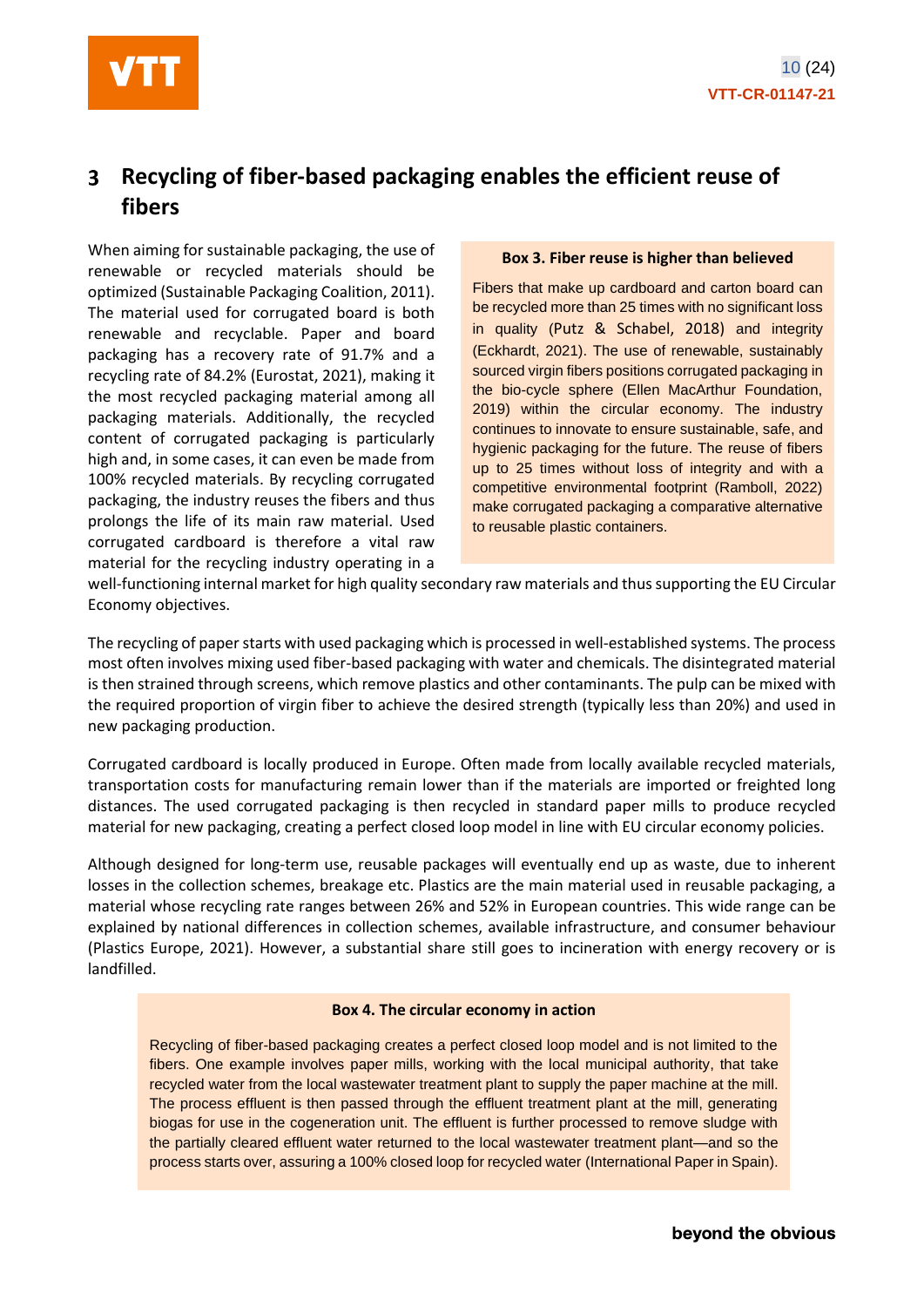

#### <span id="page-10-0"></span>**Is packaging reuse a plausible way to improve sustainability?** 4

#### <span id="page-10-1"></span>**Environmental sustainability is highly case dependent**

The aim of the circular economy is to contribute to sustainable development by maintaining a circular flow of resources, by regenerating, retaining, or adding to their value. Similarly, the waste hierarchy is a recommendation that aims to promote the most resource-efficient and environmentally sound choice. To reveal an optimal solution both approaches require an overall sustainability assessment. The assessment may indicate that closing material loops require too many additional inputs and energy or that departing from the waste hierarchy could lead to better environmental outcomes.

To determine which packaging alternatives, single-use or reused, lead to most sustainable strategies, several life cycle thinking based comparative studies have been conducted (see Appendix 1: Table 2). The results of these studies vary. One of the main reasons for different outcomes rests on the selected goal and scope of the studies. Some studies focus on the transportation of a specific product (e.g. vegetables), while others cover the wider spectrum of e-commerce. The geographical area analyzed may vary from a small, limited region to international long-distance transport and the market from B2B to B2C. Additionally, the impacts evaluated range from the carbon footprint to broader environmental impacts, with some studies even including economic aspects.

In addition, there are multiple factors in the packaging system itself that affect the sustainability performance (Figure 2). What raw materials are used (recycled/virgin renewable fiber or LDPE/HDPE/PP) and where are they produced? What is the package quality, weight, and format? What is the lifetime and number of rotations of reusable package? How are the logistics including back haul from the point of sale? What kind of storing operations are needed? What are the requested packaging hygiene and safety standards and the sanitation processes consequently needed? All questions need to be evaluated before policy decisions are taken.



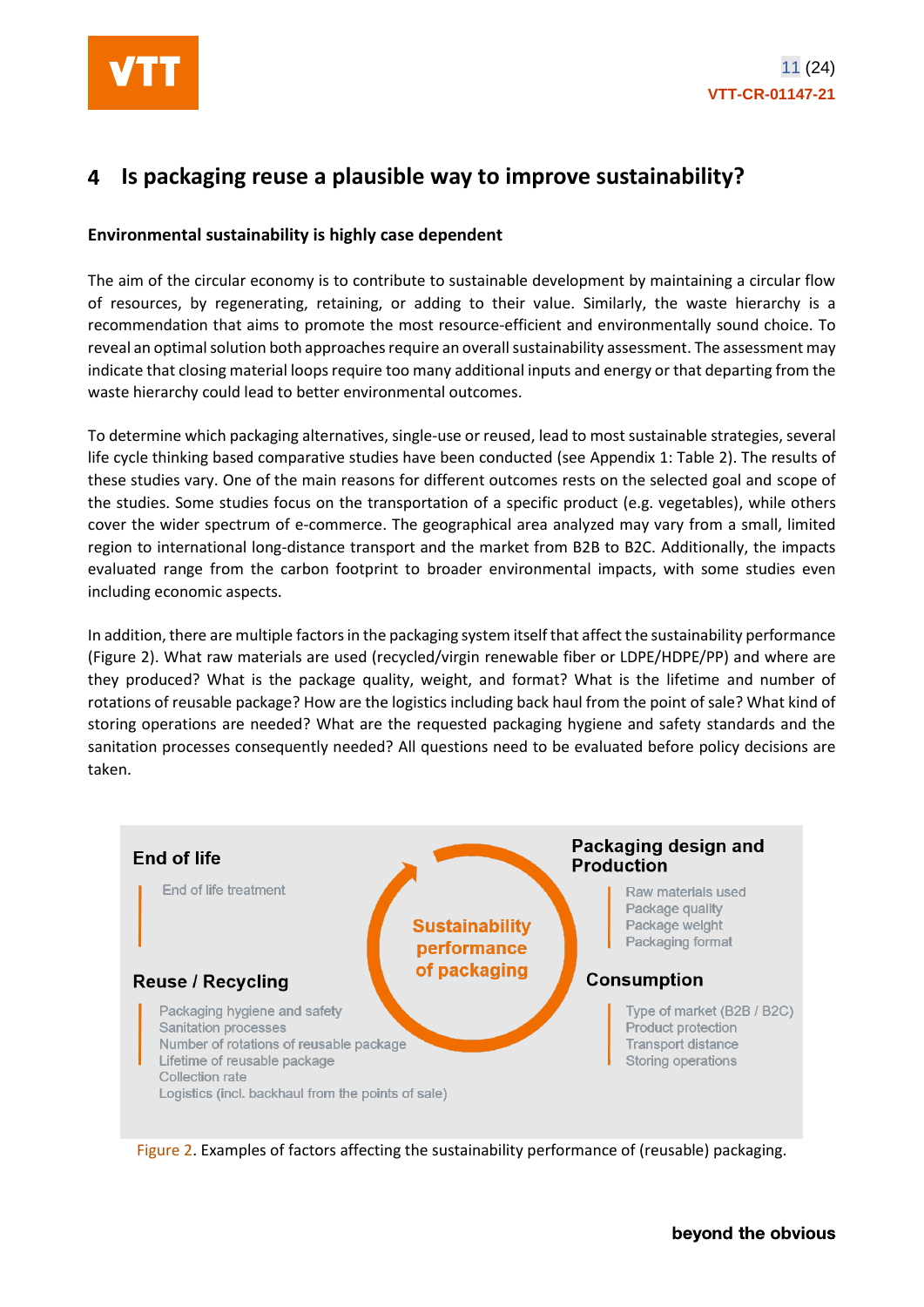

According to LCA studies, the manufacturing phase of packaging is one of the main contributors to the overall environmental impacts, but substantial benefits are shown from reductions of the package weight Comparative Life Cycle Assessment (LCA) – Packaging solutions for the food. Together with the package format these do not only affect the impacts of the production phase of packaging but also the loading efficiency of the containers. Avoiding oversized packages has clear benefits. The most relevant factors, however, are the number of uses of the re-usable package, logistics aspects including the transport distance, and the potential sanitation processes needed for hygiene reasons. There is a breakeven point of reuse cycles needed to reach better sustainability performance than a single-use package. This point is always case specific. Unfortunately, publicly available data on current reuse times to allow independent evaluation is still limited. Moreover, washing of reusable packages substantially increases the environmental impacts. A hot spot analysis prepared for e-commerce shows the complexity and the most significant hot spots in the logistic chain (Di Salvo, 2021).

The end of life of the packaging material makes a difference in the overall environmental performance. While carton boards are efficiently recycled, reusable packaging eventually ends up as waste due to losses, breakages, and deterioration. If a major part of this is incinerated, it will cause unwanted fossil-based carbon emissions. Therefore, the focus of the Commission on increasing reuse does not fully consider the end of life of reusable options.

Renewable material and energy sources represent a key part of climate change mitigation. Renewability as such is an inherent characteristic of bio-based fibers that is not revealed in LCA results and must be highlighted separately. Packaging materials from renewable and fossil origins should also be treated within their respective environmental principles, as shown in Ellen MacArthur's technical circular economy for renewable raw materials and non-renewables (Ellen MacArthur Foundation, 2019).

#### **Box 5. Comparing environmental impacts of food transport packages**

A recent LCA study, commissioned by the FEFCO, on B2B transport packaging solutions for the food segment compared the environmental performance of recyclable single-use corrugated board boxes (CB) and reusable plastic crates (RPC) used for delivering fresh food products in B2B cases in Europe. The study concluded that in comparison to the multiple-use plastic crates the recyclable CB system had a better environmental performance in 10 environmental impact categories out of 15 including climate change, fossil resource use and water use. In addition to the impacts coming from the production of plastic products the washing of RPCs plays a significant role in many impact categories.

Based on RPCs industry expert opinions, the plastic crates were assumed to be used 24 times before disposal in the study. The evaluation show that the number of rotation times required to achieve better climate performance compared to CB would be at a range of 60–70 (Ramboll, 2022).

#### <span id="page-11-0"></span>**Key business constraints**

The uptake of reusable packaging requires careful planning to minimize the businessrisks and increased costs related to a more complex supply chain. Benefits could be achieved if used in correct applications/industries,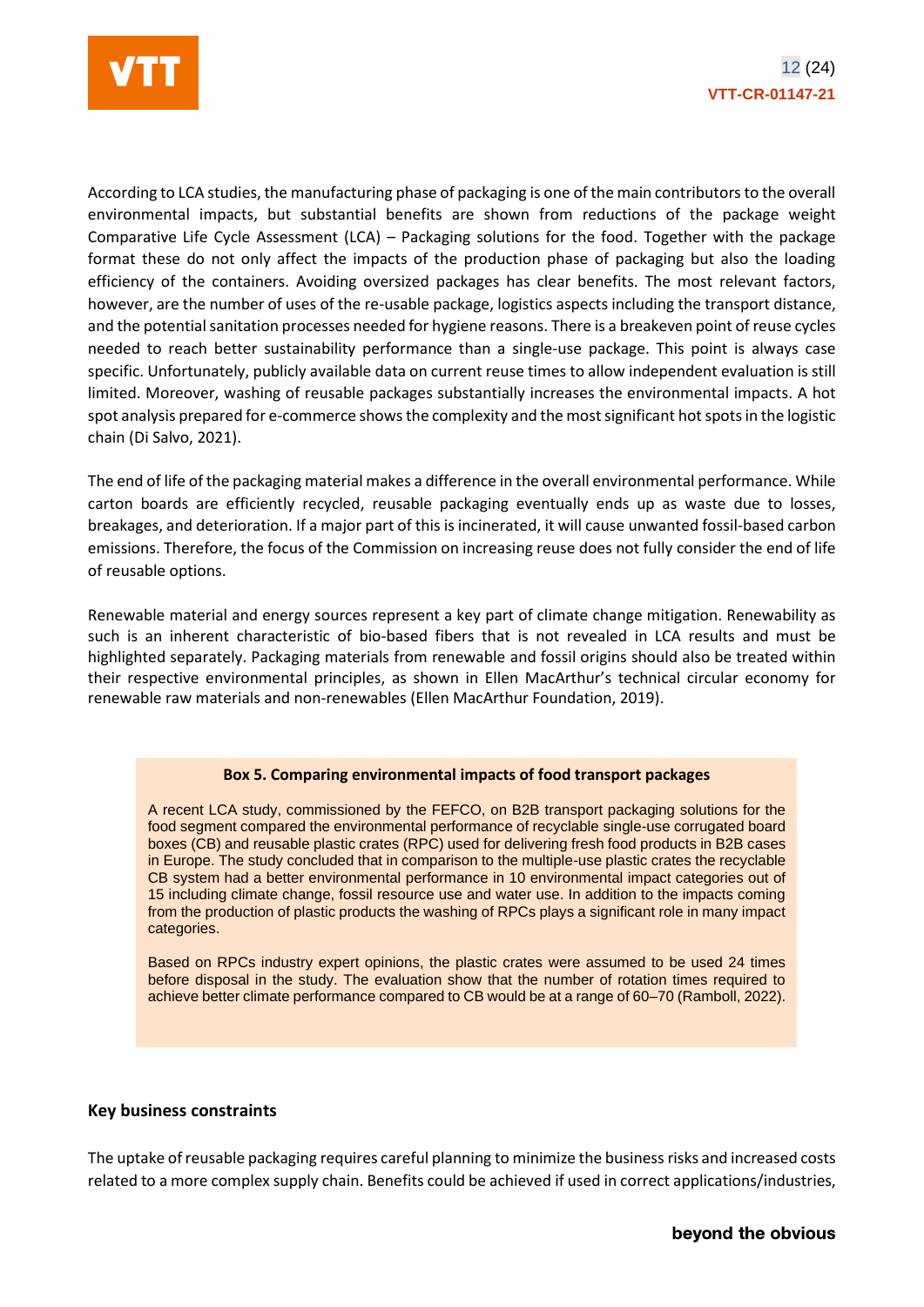

but for many businesses single trip packaging will be a better option. Getting a reusable packaging loop set up and operational requires careful planning and support from key business stakeholders, customers and suppliers. Additionally, sustainability targets can be met only if the required number of rotations is reached.

#### **Costs relating to reuse**

Reusable packaging systems involve an upfront investment by the packaging company or the service provider. This initial investment required by companies to shift from single-use to reusable systems is substantial, often making single-use products cheaper than reusable ones (e.g. no costs for washing, return logistics, etc.) (e.g. Brazao et al., 2021). At the same time, publicly available estimations of the long-term cost savings realized by businesses that do implement reusable systems are very rare. There are indications that reusable packaging systems come with higher costs, of which the most important factors are the return process and loss of containers in the cycle (Zimmermann & Rödig, 2021). The high cost of reusable packaging is currently one of the main reasons for some key players to continue using recyclable single-use options like corrugated boxes (expert interviews).

In addition to the higher initial investment, other investments required to establish reuse systems include the (intermediate) storage of packages, washing, repair and transportation. For retailers, the additional space and hygiene requirements for receiving and storing reusable containers, or for dispensers, may be a barrier (Coelho et al., 2020). Furthermore, the need for maintenance and cleaning of dispensers is an additional activity that creates issues within current retail concepts, which may also introduce health risks and liabilities, e.g. due to contamination or spoilage through improper use or cleaning of bulk dispensers. Moreover, the issue of higher water consumption for reusable packaging compared to single-use packaging is one that is frequently raised when comparing the impacts of these systems.

It should be noted that in practice, packaging reuse systems require an additional reserve of reusable packaging to guarantee the continuous supply of goods across the EU. This is to hedge against theft, breakage, allowing for washing etc. and means that an increased number of reusable packaging should be in circulation to guarantee a continuous supply of goods.

#### **Deployment**

At this point, several packaging service provider start-ups are entering the market with the first reuse systems in partnership mainly with food service companies. Additionally, big brands have piloted reusable packaging over the last few years, but such programs still make up a small share of global packaging manufacturing. Cumulatively, less than 2% of major brands' plastic packaging was reusable as of 2019 (Ducharme, 2021).

Utilizing pooling systems can help a company scale up and reduce its transportation impacts by making use of local distribution centers and cleaning facilities. The results of some studies indicate that reusable packages are more promising if variability in delivery operation and demand are small and if long-term business commitments can be made (Na et al., 2019). The use of reusable packaging is difficult to justify in situations where distances are long, volumes are low, or both, making the cost of returning containers too high.

Existing reuse systems are also application specific. Until now, most experiences from reusable systems are from B2B systems. As B2C reusable packaging systems have only recently begun evolving, public information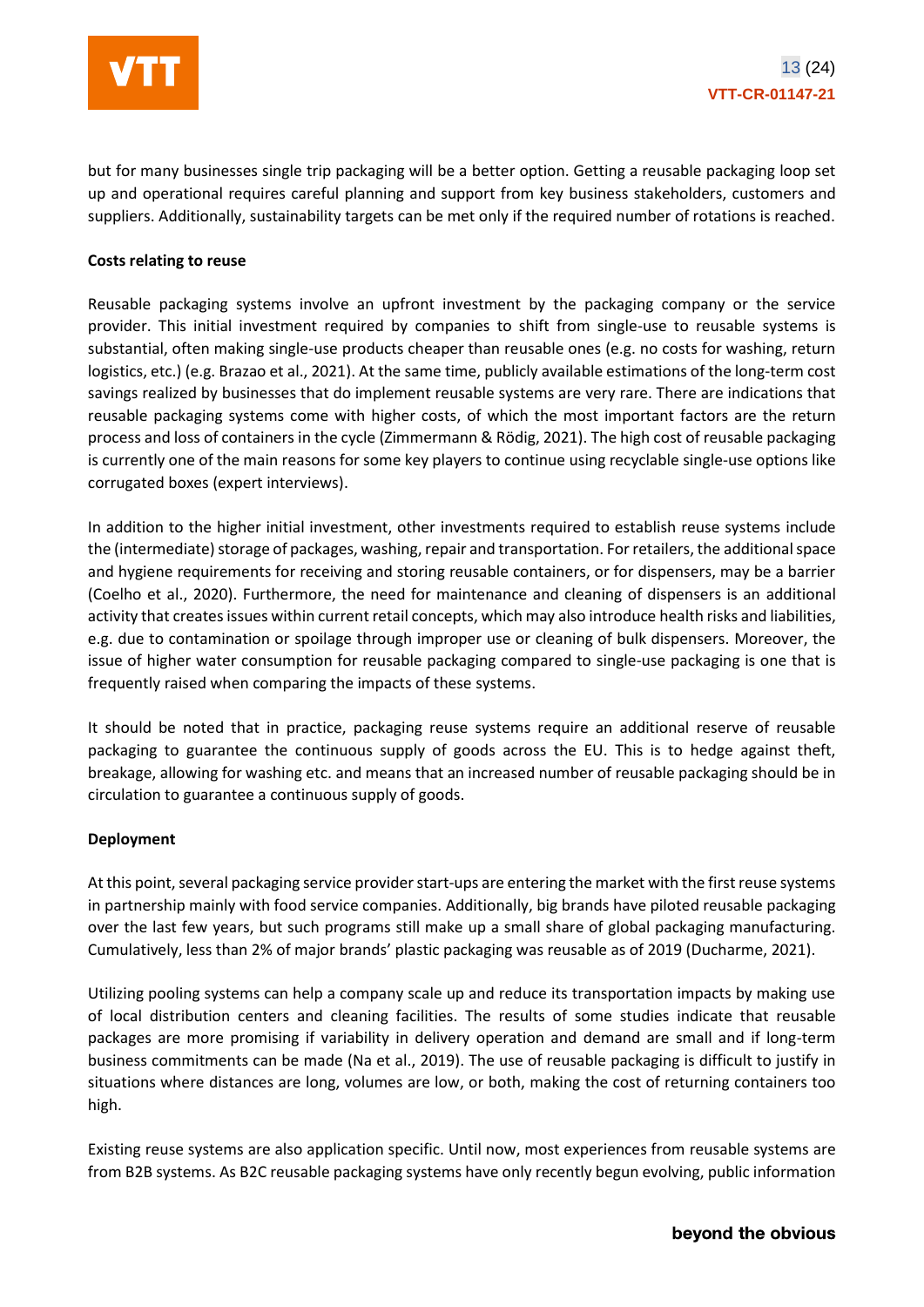

about their economic and environmental sustainability is very difficult to find. From the service providers' point of view, the key impact factors are the return rate, number of cycles and the cost of logistics. From the consumers' point of view, convenience is the major factor regarding package handling, intermediate storage (at home) and return (e.g. CITEO, 2021). Deposit return schemes have been seen to be essential to achieve decent return rates. Examples from bottle recycling indicate that the return rate is only half in systems without incentives when compared to deposit-based systems (Eunomia, 2020; Linnenkoper, 2021). Reusable packages have been seen to be most feasible for products and companies with frequent and regular sales, such as home-deliveries of groceries subscription sales (expert interviews). Challenges and costs increase when packages are transported across borders possibly demanding additional compliance due to different country rules. The fact that returned packaging needs storage space brings in extra constraints (expert interviews). The role of the consumer should not be underestimated. It has been seen that reuse systems deployed in B2C environments require incentives for consumers to return the packaging in the condition needed for reuse. When engaged in several reuse systems, this will limit the consumer's convenience.

#### **The impact of package design**

Standardization of reusable packaging is essential to introduce reusable packaging at scale. This would make logistics more efficient for companies and carriers and facilitate automation. Indeed, the lack of standardization in reusable packaging makes the market less efficient and more costly. Standardized pallets and crates make the overall supply chain more efficient for some product groups, even though any particular use might be less optimal from the product volume and size point of view. In such cases, the use of reusable (standardized) packaging may lead to oversized packages, which may result in higher transportation costs and a higher environmental footprint for the transportation (expert interviews).

#### **Box 6. Packaging for e-commerce**

The issue of packaging has been at the core of the ongoing discussion about sustainability in ecommerce. Compared to the overall packaging sector, only a small share of packaging is used in e-commerce, but the growth rate is high. E-commerce approximately doubled between 2019 and 2020 (Interpack 2020). It is an issue influenced by tangible challenges, such as the protection of goods during delivery, which of course also represents a concern in terms of sustainability and the need to protect goods from being returned and unrepairable.

Reusable packaging systems in e-commerce have encountered some challenges, mainly to do with the issue of scalability. Whereas the system functions well on a smaller scale, companies have encountered considerable additional logistical costs, which must be considered before introducing a system at the company or sector-wide level. Additional actions from businesses include the integration of packaging into the IT systems of web shops ensuring that the content of the shopping cart, be it one or several products, also fits into a standardized reusable bag or container.

Generally, e-buyers have high expectations concerning the environmental aspects of the packaging (scoring second after protective qualities functionality), but less than 10% remember seeing a sorting order on the package. Additionally, a third of e-buyers reuse their packages for their own purposes. Finally, based on a study in France, plastic pouches tend to be less reused than carton boards (CITEO, 2021).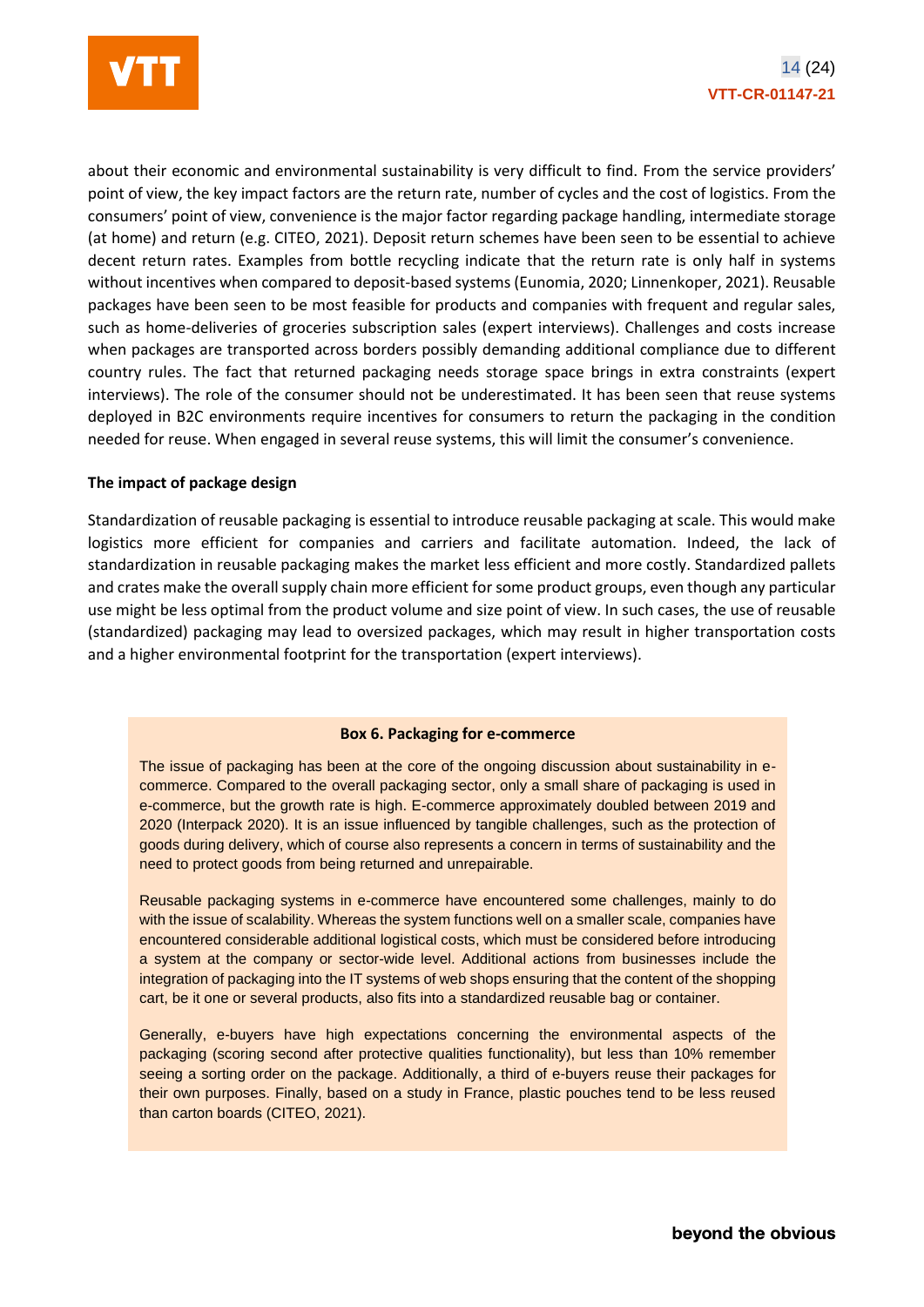#### <span id="page-14-0"></span>**Food safety and hygiene cannot be compromised**

The principal role of food packaging is to ensure the adequate protection of the food from outside influences and damage. The packaging must preserve food safety and quality during the processing steps of transport, distribution, and storage thereby reducing food loss and waste.

The risks of increased foodborne disease associated with the shift towards the use of reusable food serviceware has been pointed out, for example in an EPPA study (McDowell, 2020). The inherent higher complexity of reuse packaging systems (multi-location cleaning, sanitation, storage, and transport) may also make it more difficult to track and suppress outbreaks of food borne illness and/or carry out related food product recalls. A number of studies have reported increased risks of cross contamination of foodborne illness when the use of single-use items is reduced at the retail-service-consumer interface (MacDowell, 2020; Lopez-Galvez et al., 2021), relating to failure in the quality assurance of necessary cleaning processes. However, hygiene risks are not a new problem and, in theory, high hygienic standards for reusable items can be achieved. The hygiene risk created by replacing single-use packaging in the food industry is also largely dependent on the food in question and the type of packaging.

Research indicates that corrugated cardboard makes fruit and vegetables remain fresh longer as the delicate produce is cushioned between the layers of paper. A study by the University of Bologna showed corrugated board keeps fruit fresh up to three days longer by reducing contamination compared to storage in plastic containers (Siroli et al., 2017).

The legislative push away from single-use plastics has pushed innovation in new antimicrobial packaging material and surfaces, washing and logistic systems which also aim to reduce the contamination risks in reusable packaging systems (Eagle 2019). That said, research indicates that carton board packages are less prone to spreading cross contamination compared to plastic containers (PP) (Lopez-Galvez et al 2021). There are still several issues and uncertainties that can have a negative impact on the sustainability of packaging reuse and related systems. Figure 3 presents some of the emerging governance challenges.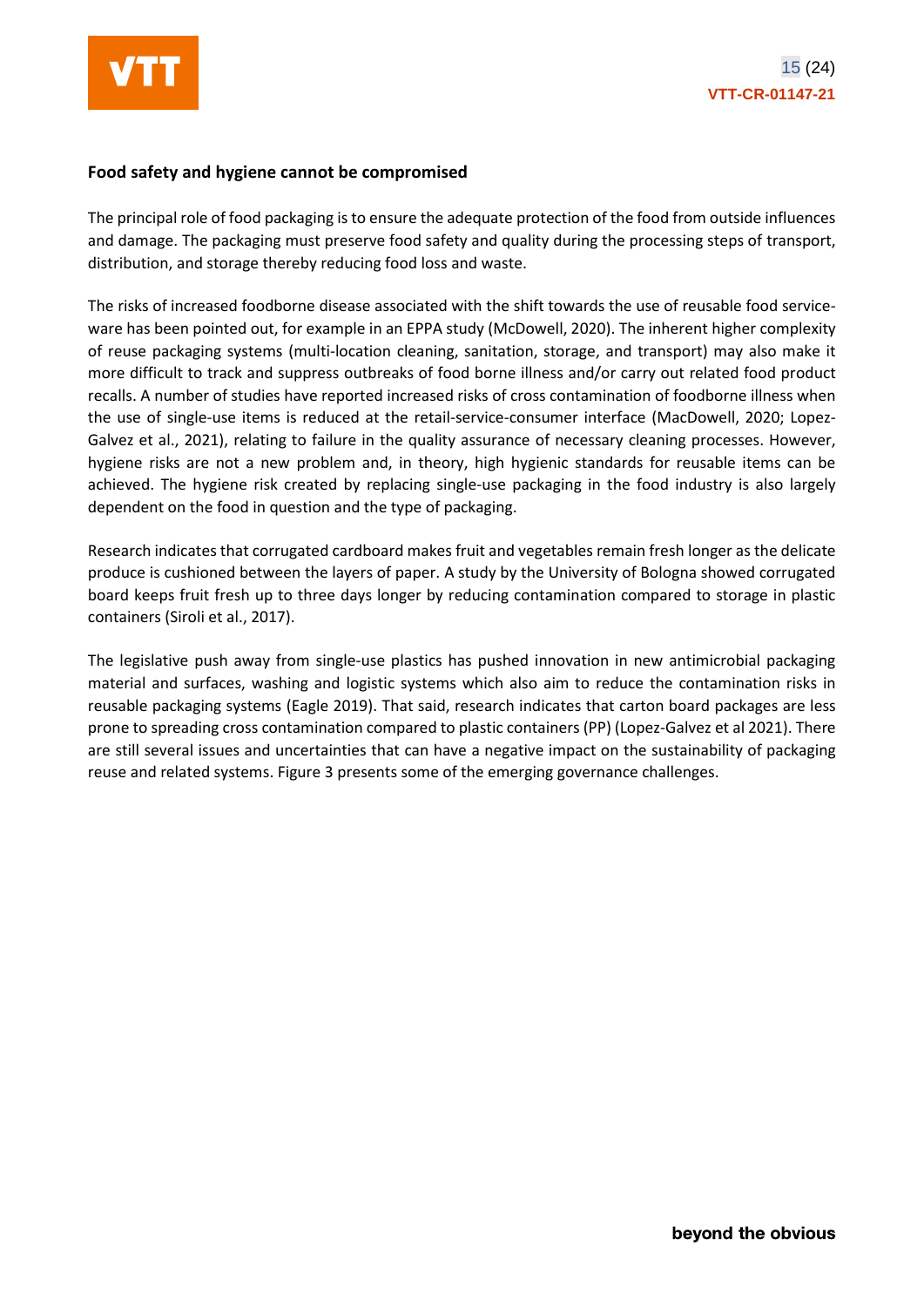

### **Monitoring and verifying packaging reuse**

It is difficult to set binding targets for packaging reuse without a clear understanding of the current reuse levels.

This would require setting up a system to identify, measure and verify the flows of reusable packaging in Europe.

However, setting up such a system requires resources and may increase the administrative costs and burden.

### **Assessing sustainability impacts**

The sustainability performance of a packaging system is dependent on multiple factors and is highly case specific.

A comprehensive life cycle thinking based sustainability assessment is a necessity to compare alternative options.

While fibre-based packaging such as corrugated board complies with most of these criteria, there are still many uncertainties regarding the sustainability of reusable packaging.

### **Increasing complexity and costs of packaging systems**

Setting up well performing reuse systems requires several changes to current systems and is likely to increase the complexity and cost.

Compared to single-use packaging, the uptake of reusable packaging also requires behavioural change, and incentives are needed not only to motivate but also to retain users.

Standardization is suggested to reduce the inherit complexity of reuse systems, but it may have a negative impact on packaging functionality and how well it fits to purpose.

Figure 3. Emerging governance challenges related to the uptake of packaging reuse systems.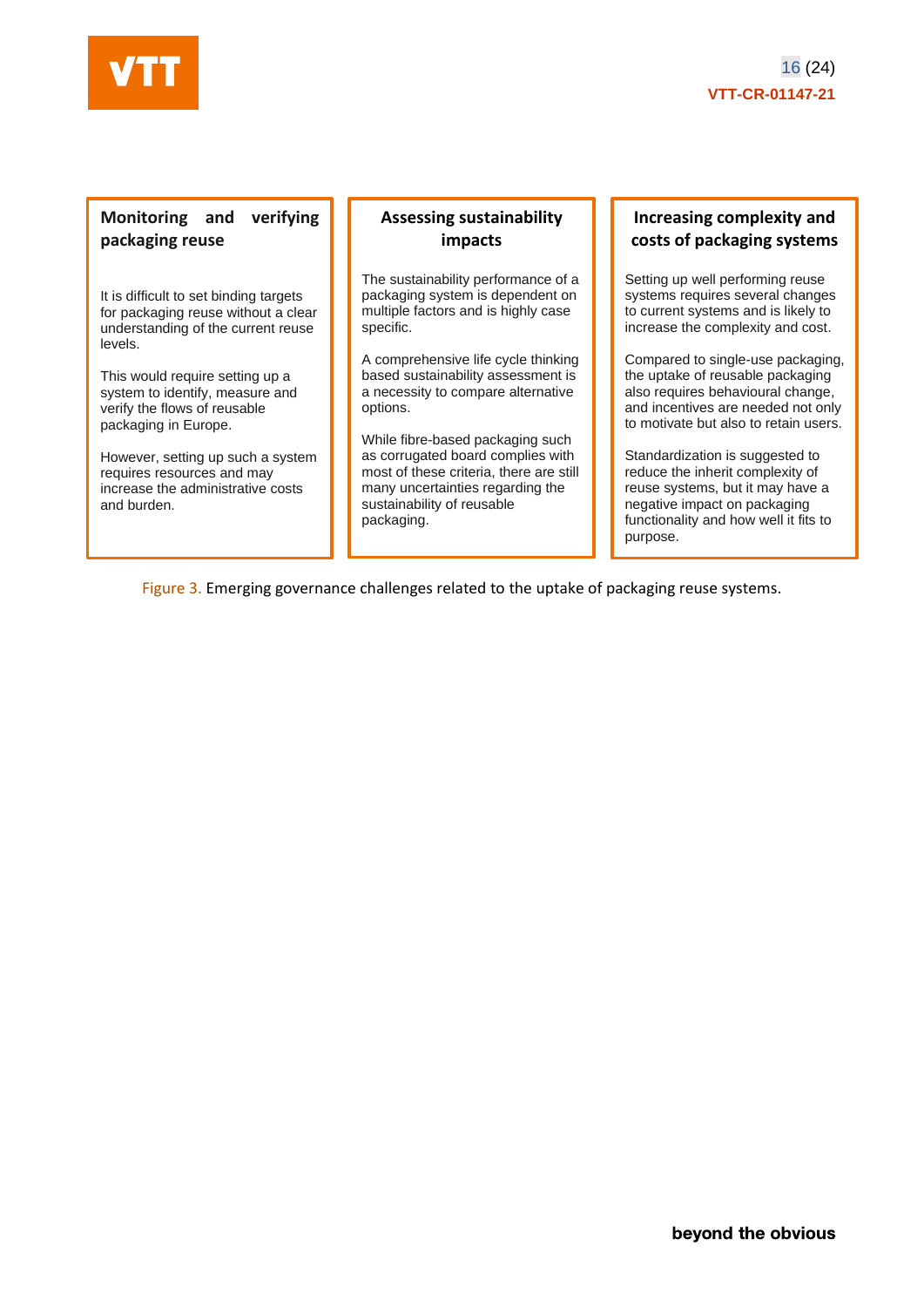

#### <span id="page-16-0"></span>5 **Recommendations to policy makers**

#### **1. Being fit for purpose should be a key requirement for all packaging design and guiding regulations**

The Commission and industry aim to achieve circularity and climate neutrality goals. One way to prevent negative environmental impacts is to avoid product losses, which can be achieved by designing packaging to be fit for purpose. Packaging that is designed to effectively contain and protect the product across the supply chain will prevent overpackaging and underpackaging and prevent waste of both the product and packaging.

#### **2. Packaging should always be considered together with the packaged product**

Packaging exists for a reason: to protect, preserve and provide information about the product it contains. Packaging has a much lower environmental impact when compared to the packed product itself. It is essential that policy makers recognize the functions of packaging, in protection and product/food waste prevention. The Commission's impact assessment should not address packaging only, but also consider packaging in association with the products it protects throughout their life cycles.

#### **3. Recyclable single-use and reusable packaging should be considered in the legislation as complementary solutions**

The environmental performance of a packaging system must be assessed on a case-by-case basis. This means first assessing the applications and markets where reuse or recyclable single-use provide the best solution. Recyclable single-use and reusable packaging are beneficial for different applications and situations and should therefore be considered complementary solutions. Policy makers should continue to aim for the best environmental and economically viable outcomes.

### **4. Sustainability performance of packaging entails multiple factors – not just waste generation**

Multiple factors affect the sustainability performance of packaging. Special attention should be paid to the short lifetime or small number of rotations of reusable packages, long distance transportation and additional washing processes needed to meet hygiene standards. These conditions tend to increase the cost and environmental impacts of reusable packages, favoring single-use packaging made of renewable and recyclable materials.

### **5. More data should be collected on packaging reuse**

To support evidence-based policy making, there is a need to gather objective information on packaging reuse, including data on packaging return rates and the number of actual use cycles. This information is needed by both policy makers and business actors to evaluate and improve economic and environmental sustainability.

#### **6. Tight stakeholder collaboration and consultations are vital for making optimal decisions**

There is a need to develop decision support models that consider the most optimal packaging (single-use or reusable) systems in various industries and business. This should be done in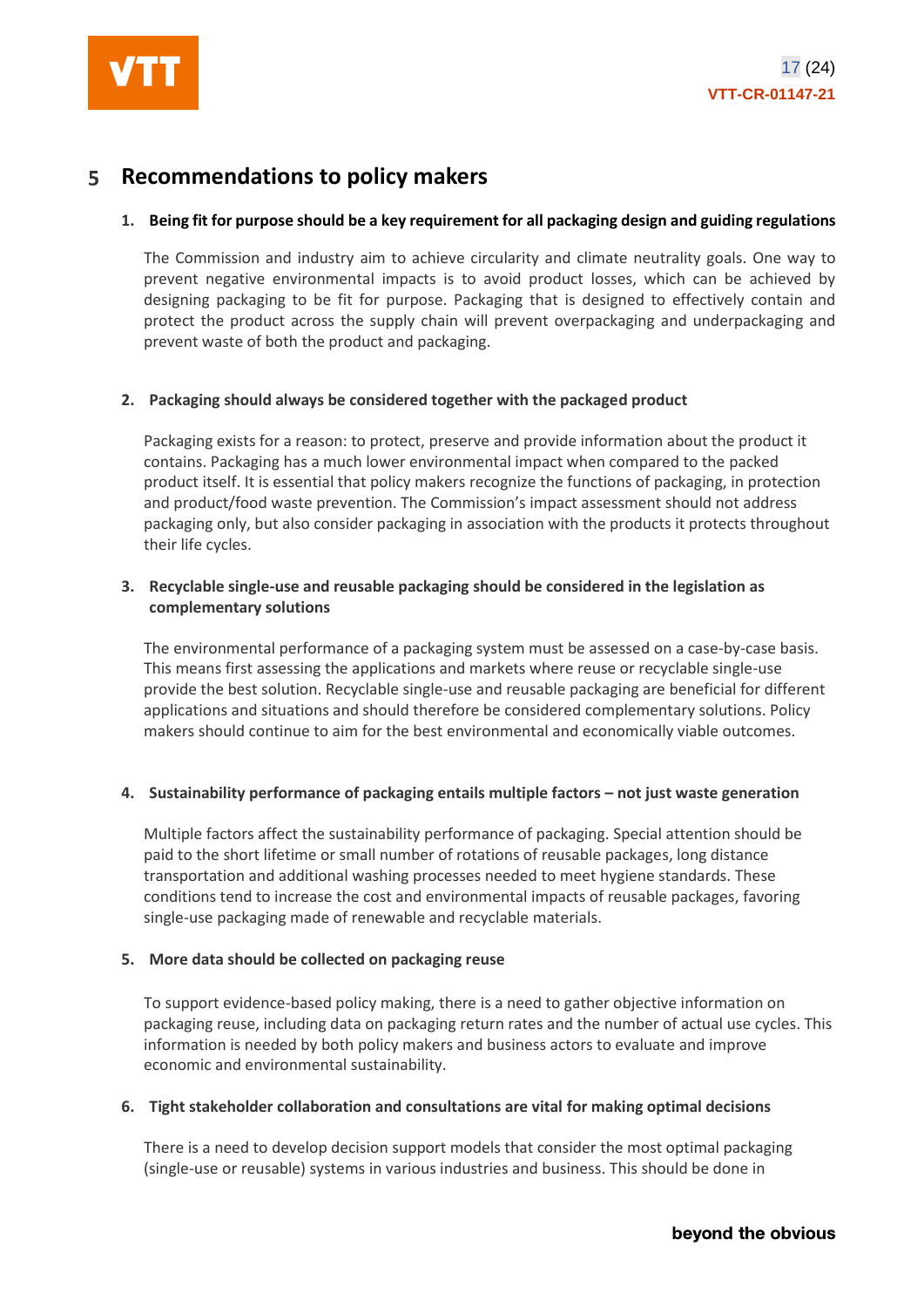

collaboration with key stakeholders (e.g. producers, trade, retail, logistics providers) across the various supply chains to get realistic insights and to prevent unintended consequences to the economy or environment.

#### **7. Environmental policies should encourage innovation**

Policy design should allow a level playing field for industry to innovate and develop solutions that rely on eco-design and comply to reuse and recycling targets of the climate neutral and sustainable, circular economy.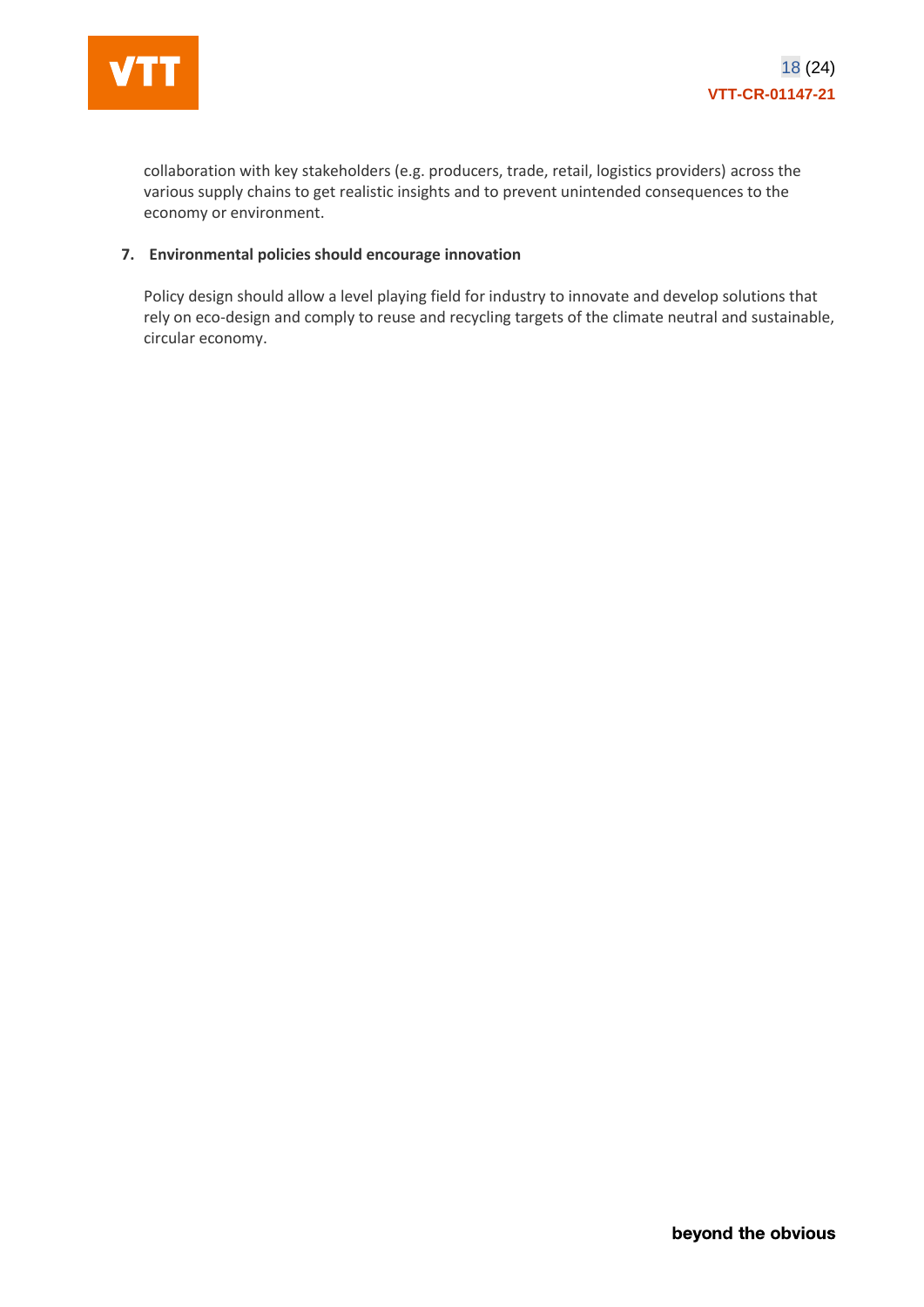

#### <span id="page-18-0"></span>6 **Conclusions**

The circular economy leads the waste management strategy in the current European Union policies emphasizing the optimized use of renewable or recycled materials. Paper and cardboard packaging material is not only renewable, but the packaging waste is also successfully recycled at a rate of 84.2%. This is the highest recycling rate of all packaging materials in Europe and notably exceeds the regulatory targets. Not all packaging materials are recycled as efficiently as cardboard, the recycling rate of plastics, for example, being only ca 42%. The negative environmental impacts caused by packaging waste are mainly related to the production and incineration of fossil-based packaging materials and plastic litter due to uncontrolled management and discarding.

Packaging should only not be treated from a waste management perspective, but the role of packaging, its functionality and performance should also be equally emphasized. It is of the utmost importance that the packaging is designed to be "fit for purpose", thus reducing waste generation by protecting the product it contains and minimizing overpackaging.

The increasing amount of packaging waste has led to increased focus on waste prevention, highlighting reuse options for packaging. Due to its complexity and other business constraints, the uptake of reusable packaging systems involvesincreased costs and sustainability related challenges. It is evident that there are applications where reusable packages are not economically or sustainably feasible solutions; particularly, cases that involve long transport distances and crossing borders, which have high hygiene requirements, a business to consumer interface that creates unnecessary complexity, increased costs and increased environmental impacts. In such cases, a recyclable single-use option might be more economically and environmentally sound.

Both recyclable single-use and reusable options have a role to play to ensure sustainable and safe supply chains. They should be considered complementary, not competing, solutions. Future policies need to take a systems perspective addressing the entire life cycle of packaging, whether recyclable single-use or reusable, and indirect and direct impacts on the environment, consumer behaviour, and performance of production systems.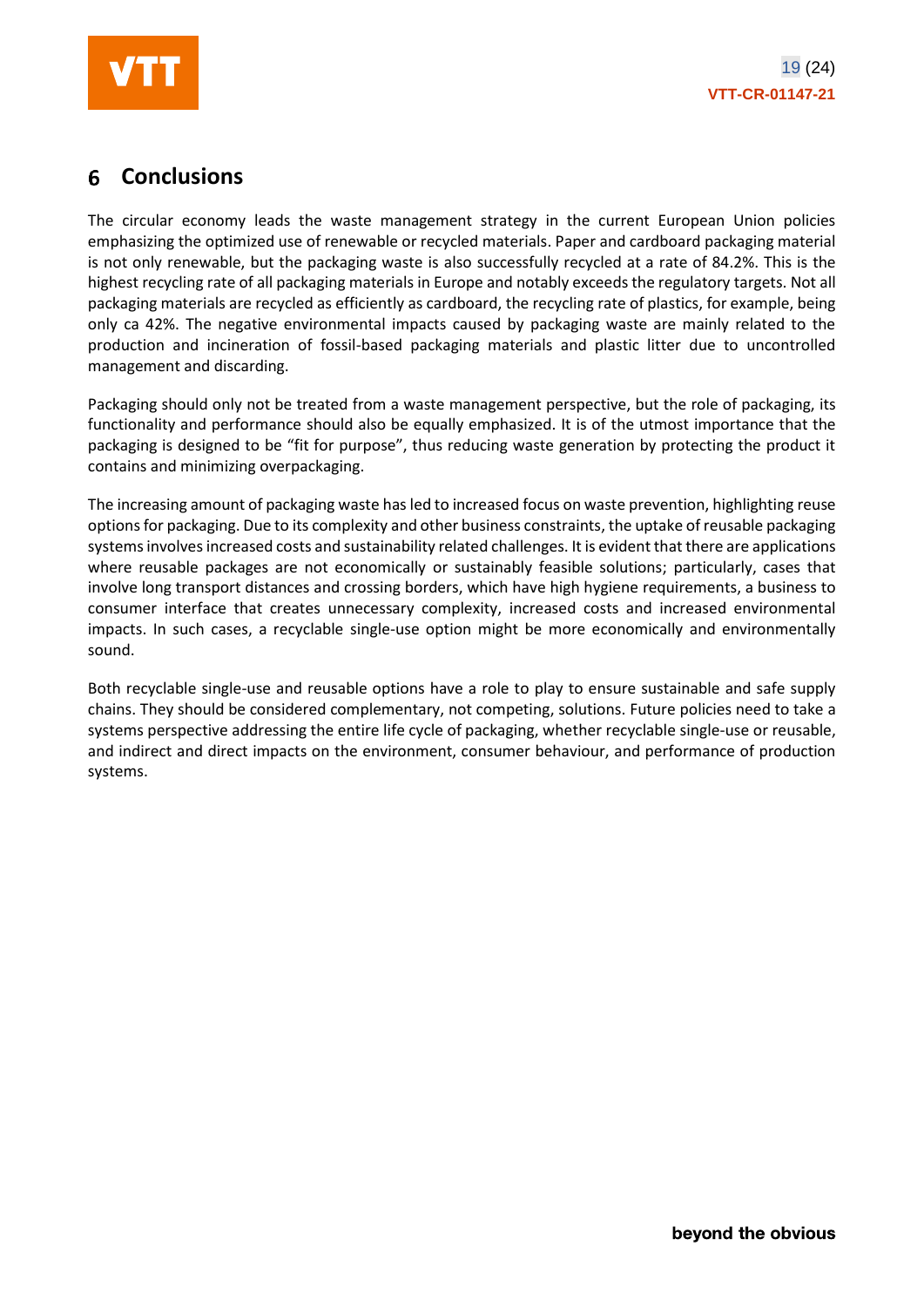

## <span id="page-19-0"></span>**References**

Brazão, M Marques L., Carvalho A., Wuisan L., Almeida J., Arguello C. (2021). Making the business case for packaging reuse systems Study - June 2021. Available at: https://rethinkplasticalliance.eu/wpcontent/uploads/2021/07/Packaging-Reuse-Systems\_Study\_Final\_July2021corr.pdf

CITEO (2021). Understanding and improving the e-commerce packaging sorting process. Study report. 91. p. Available at: [https://bo.citeo.com/sites/default/files/2021-04/CITEO\\_IPSOS\\_E-](https://bo.citeo.com/sites/default/files/2021-04/CITEO_IPSOS_E-Commerce_study%20presentation_ENGLISH.pdf)[Commerce\\_study%20presentation\\_ENGLISH.pdf](https://bo.citeo.com/sites/default/files/2021-04/CITEO_IPSOS_E-Commerce_study%20presentation_ENGLISH.pdf)

Coelho, P.M., Corona, B., ten Klooster, R. & Worrell, E. (2020). Sustainability of reusable packaging–Current situation and trends , Resources, Conservation & Recycling: X, Vol. 6. <https://doi.org/10.1016/j.rcrx.2020.100037>

Crippa, M., Solazzo, E., Guizzardi, D., Monforti-Ferrario, F., Tubiello, F.N., Leip, A. (2021). Food systems are responsible for a third of global anthropogenic GHG emissions. Nat. Food 2, 198–209. https://doi.org/10.1038/s43016-021-00225-9

Ducharme, J. (2021). Reusable Packaging Is the Latest Eco-Friendly Trend. But Does It Actually Make a Difference? Time Sept 28<sup>th</sup>[. https://time.com/6101846/is-reusable-packaging-sustainable/](https://time.com/6101846/is-reusable-packaging-sustainable/) Accessed 10.10.2021

Eagle, J. (2019). Does banning single use packaging carry contamination-risk? We ask experts. Available at: [https://www.foodnavigator.com/Article/2019/01/17/Does-banning-single-use-packaging-carry](https://www.foodnavigator.com/Article/2019/01/17/Does-banning-single-use-packaging-carry-contamination-risk)[contamination-risk](https://www.foodnavigator.com/Article/2019/01/17/Does-banning-single-use-packaging-carry-contamination-risk) '

Eckhart, R. (2021). Recyclability of cartonboard and carton. Wochenblatt für Papierfabrikation 11/2021 English translation Available at [https://www.procarton.com/wp-content/uploads/2022/01/25-Loops-Study-](https://www.procarton.com/wp-content/uploads/2022/01/25-Loops-Study-English-v3.pdf)[English-v3.pdf](https://www.procarton.com/wp-content/uploads/2022/01/25-Loops-Study-English-v3.pdf)

Ellen MacArthur Foundation (2019). Circular economy system diagram. Available at https://www.ellenmacarthurfoundation.org Accessed 11.2.2022

Eunomia (2020). Effectiveness of the essential requirements for packaging and packaging waste and proposals for reinforcement. For European Commission, DG Environment. Available at <https://op.europa.eu/en/publication-detail/-/publication/05a3dace-8378-11ea-bf12-01aa75ed71a1>

European Commission (2016). Life Cycle Thinking and Assessment for Waste Management. 19 May 2016.

European Commission (2018a). Communication from the Commission to the European Parliament, the European Council, the Council, the European Economic and Social Committee and the Committee of the Regions. A European Strategy for Plastics in a Circular Economy. COM/2018/028 final. Available at [https://eur-lex.europa.eu/legal-content/EN/TXT/?qid=1516265440535&uri=COM:2018:28:FIN.](https://eur-lex.europa.eu/legal-content/EN/TXT/?qid=1516265440535&uri=COM:2018:28:FIN) Accessed 5.11.2021

European Commission (2018b). Directive (EU) 2018/852 of the European Parliament and of the Council of 30 May 2018 amending Directive 94/62/EC on packaging and packaging waste. Available at [https://eur](https://eur-lex.europa.eu/eli/dir/2018/852/oj)[lex.europa.eu/eli/dir/2018/852/oj.](https://eur-lex.europa.eu/eli/dir/2018/852/oj) Accessed 5.11.2021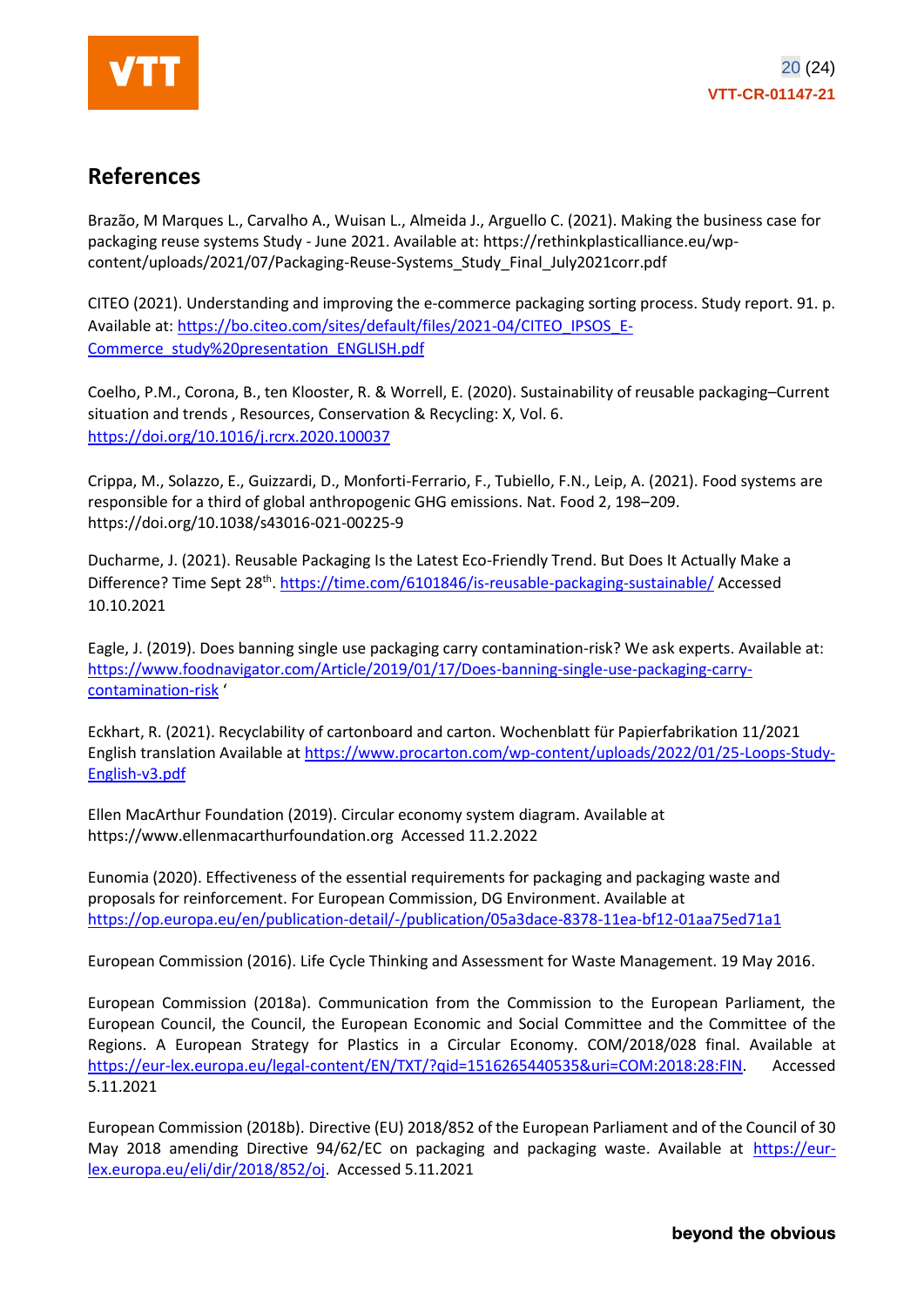

European Commission (2019a). Communication from the Commission to the European Parliament, the European Council, the Council, the European Economic and Social Committee and the Committee of the Regions. The European Green Deal. COM/2019/640 final. Available at [https://eur-lex.europa.eu/legal](https://eur-lex.europa.eu/legal-content/EN/TXT/?uri=CELEX%3A52019DC0640&qid=1636977916571)[content/EN/TXT/?uri=CELEX%3A52019DC0640&qid=1636977916571.](https://eur-lex.europa.eu/legal-content/EN/TXT/?uri=CELEX%3A52019DC0640&qid=1636977916571) Accessed 5.11.2021

European Commission (2019b). Directive (EU) of the European Parliament and of the Council of 5 June 2019 on the reduction of the impact of certain plastic products on the environment. Available at [http://data.europa.eu/eli/dir/2019/904/oj](http://data.europa.eu/eli/dir/2019/904/oj%20Accessed.%205.11.2021) Accessed. 5.11.2021

European Commission (2020a). Communication from the Commission to the European Parliament, the European Council, the Council, the European Economic and Social Committee and the Committee of the Regions. A new Circular Economy Action Plan For a cleaner and more competitive Europe. COM/2020/98 final. Available at [https://eur-lex.europa.eu/legal](https://eur-lex.europa.eu/legal-content/EN/TXT/?qid=1583933814386&uri=COM:2020:98:FIN)[content/EN/TXT/?qid=1583933814386&uri=COM:2020:98:FIN](https://eur-lex.europa.eu/legal-content/EN/TXT/?qid=1583933814386&uri=COM:2020:98:FIN) Accessed 5.11.2021

European Commission (2020b). Farm to Fork Strategy. Available at Communication from the commission to the European Parliament, the Council, the European Economic and Social Committee and the Committee of the Regions. A Farm to Fork Strategy for a fair, healthy and environmentally-friendly food system. COM/2020/381 final. Available a[t https://eur-lex.europa.eu/legal](https://eur-lex.europa.eu/legal-content/EN/TXT/?uri=CELEX:52020DC0381)[content/EN/TXT/?uri=CELEX:52020DC0381](https://eur-lex.europa.eu/legal-content/EN/TXT/?uri=CELEX:52020DC0381) Accessed 9.11.2021

European Parliament (2020). Legislative train schedule. Revision of Directive 94/62/EC on Packaging and Packaging Waste. Available at [https://www.europarl.europa.eu/legislative-train/theme-a-european-green](https://www.europarl.europa.eu/legislative-train/theme-a-european-green-deal/file-revision-of-packaging-and-packaging-waste-directive-(refit))[deal/file-revision-of-packaging-and-packaging-waste-directive-\(refit\)](https://www.europarl.europa.eu/legislative-train/theme-a-european-green-deal/file-revision-of-packaging-and-packaging-waste-directive-(refit)) . Accessed 9.11.2021

Eurostat (2021). Packaging waste by waste management operations. Available at [https://ec.europa.eu/eurostat/databrowser/view/ENV\\_WASPAC\\_\\_custom\\_1837603/default/table?la](https://ec.europa.eu/eurostat/databrowser/view/ENV_WASPAC__custom_1837603/default/table?lang=en) [ng=en](https://ec.europa.eu/eurostat/databrowser/view/ENV_WASPAC__custom_1837603/default/table?lang=en) Accessed. 2.1.2022

Interpack (2020). E-commerce trends and the packaging sector. Infographics. available at: [https://www.interpack.com/en/TIGHTLY\\_PACKED/SECTORS/INDUSTRIAL\\_GOODS\\_PACKAGING/News/E-](https://www.interpack.com/en/TIGHTLY_PACKED/SECTORS/INDUSTRIAL_GOODS_PACKAGING/News/E-Commerce_trends_and_the_packaging_sector)Commerce trends and the packaging sector

Lindh, H., Williams, H., Olsson, A. & Wikström, F. (2016). Elucidating the Indirect Contributions of Packaging to Sustainable Development: A Terminology of Packaging Functions and Features. Packag. Technol. Sci. 29, 225–246.<https://doi.org/10.1002/pts.2197>

Linnenkoper K. (2021). Learning from the world's best deposit return systems. Recycling International Oct 7th Available at: [https://recyclinginternational.com/technology/learning-from-the-worlds-best-deposit](https://recyclinginternational.com/technology/learning-from-the-worlds-best-deposit-return-systems/46477/?utm_source=nieuwsbrief&utm_medium=email&utm_campaign=11/03/2021&goal=0_978429473f-4a0c1b85f1-221773155&mc_cid=4a0c1b85f1&mc_eid=a1bfb9109d)[return-](https://recyclinginternational.com/technology/learning-from-the-worlds-best-deposit-return-systems/46477/?utm_source=nieuwsbrief&utm_medium=email&utm_campaign=11/03/2021&goal=0_978429473f-4a0c1b85f1-221773155&mc_cid=4a0c1b85f1&mc_eid=a1bfb9109d)

[systems/46477/?utm\\_source=nieuwsbrief&utm\\_medium=email&utm\\_campaign=11/03/2021&goal=0\\_978](https://recyclinginternational.com/technology/learning-from-the-worlds-best-deposit-return-systems/46477/?utm_source=nieuwsbrief&utm_medium=email&utm_campaign=11/03/2021&goal=0_978429473f-4a0c1b85f1-221773155&mc_cid=4a0c1b85f1&mc_eid=a1bfb9109d) [429473f-4a0c1b85f1-221773155&mc\\_cid=4a0c1b85f1&mc\\_eid=a1bfb9109d](https://recyclinginternational.com/technology/learning-from-the-worlds-best-deposit-return-systems/46477/?utm_source=nieuwsbrief&utm_medium=email&utm_campaign=11/03/2021&goal=0_978429473f-4a0c1b85f1-221773155&mc_cid=4a0c1b85f1&mc_eid=a1bfb9109d)

Lopez-Galvez F., Rasines, L., Conesa, E., Gómez, P., Artés-Hernández & Aguayo, E. (2021). Reusable Plastic Crates (RPCs) for Fresh Produce (Case Study on Cauliflowers): Sustainable Packaging but Potential Salmonella Survival and Risk of Cross-Contamination, Foods, Vol 10, 1254. 17 p. <https://doi.org/10.3390/foods10061254>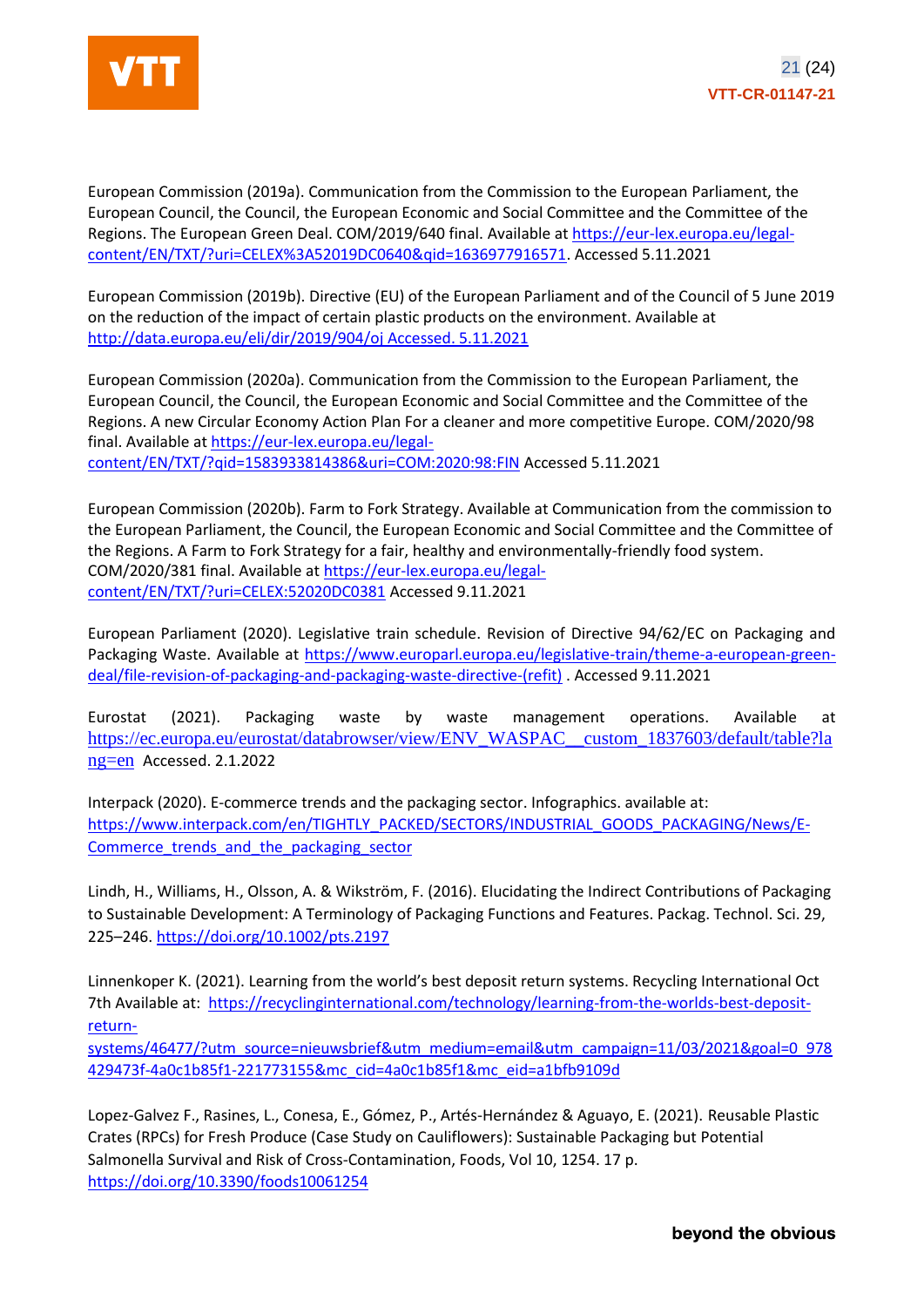

Na B., Sim, M. & Lee, W.J. (2019). An Optimal Purchase Decision of Reusable Packaging in the Automotive Industry, Sustainability (Basel, Switzerland), vol. 11, no. 23, pp. 6579.

Nurminen, P. (2017). Case study: Finnish deposit refund system (DRS). IEEP's capacity building for environmental tax reform conference on 5 October 2017 in Brussels, Belgium. Available at [https://www.slideshare.net/IEEP\\_eu/case-study-finnish-deposit-refund-system-drs](https://www.slideshare.net/IEEP_eu/case-study-finnish-deposit-refund-system-drs)

Plastics Europe (2020). Plastics – the Facts 2020 An analysis of European plastics production, demand and waste data. Available at[: https://plasticseurope.org/knowledge-hub/plastics-the-facts-2020/.](https://plasticseurope.org/knowledge-hub/plastics-the-facts-2020/) Accessed 8.12.2021

Plastics Europe (2019). Plastics – the Facts 2019. An analysis of European plastics production, demand and waste data. Available at[: https://plasticseurope.org/wp-content/uploads/2021/10/2019-Plastics-the](https://plasticseurope.org/wp-content/uploads/2021/10/2019-Plastics-the-facts.pdf.%20Accessed%2010.12.2021)[facts.pdf. Accessed 10.12.2021](https://plasticseurope.org/wp-content/uploads/2021/10/2019-Plastics-the-facts.pdf.%20Accessed%2010.12.2021)

Putz, H-J. & Schabel, S. (2018). Der Mythos begrenzter Faserlebenszyklen. Über die Leistungsfähigkeit einer Papierfaser. Wochenblatt für Papierfabrikation. 146(6), pp.350-357

Ramboll (2022). Comparative Life Cycle Assessment (LCA). Packaging solutions for the food segment. A Technical report.

Di Salvo R., Castellani F (2021). Hot-spot analysis of E-commerce logistic chain – Single use vs. Reusable solutions, Ramboll

Silvenius, F., Gronman, K., Katajajuuri, J.-M., Soukka, R., Koivupuro, H.-K., Virtanen, Y., (2014). The role of household food waste in comparing environmental impacts of packaging alternatives. Packag. Technol. Sci. 27, 277e292. <https://doi.org/10.1002/pts.2032>

Siroli, L., Patrignani, F., Serrazanetti, D.I., Chiavari, C., Benevelli, M., Grazia, L. & Lanciotti, R. (2017). Survival of spoilage and pathogenic microorganisms on cardboard and plastic packaging materials, Frontiers in microbiology, vol. 8, pp. 2606-2606.

Sundqvist-Andberg, H. & Åkerman, M. (2021). Sustainability governance and contested plastic food packaging. An integrative review. Journal of Cleaner Production, vol. 306, 12711 <https://doi.org/10.1016/j.jclepro.2021.127111>

Sustainable Packaging Coalition (2011). Definition of Sustainable Packaging. Available at <https://sustainablepackaging.org/wp-content/uploads/2017/09/Definition-of-Sustainable-Packaging.pdf>

UNEP (2020). Single-use plastic take-away food packaging and its alternatives. Recommendations from Life Cycle Assessments. Available at [https://www.lifecycleinitiative.org/library/single-use-plastic-take-away](https://www.lifecycleinitiative.org/library/single-use-plastic-take-away-food-packaging-and-its-alternatives/)[food-packaging-and-its-alternatives/](https://www.lifecycleinitiative.org/library/single-use-plastic-take-away-food-packaging-and-its-alternatives/) 

Zimmermann T. & Röding L. (2021). Ökonomische Bewertung von Mehrwegssystemen. Betrachtung von drei Beispielfällen. Werkstattpapier September 2021 14. Available at: [https://www.praxpack.de/fileadmin/user\\_upload/Werkstattpapier\\_OEkonomische\\_Betrachtung.pdf](https://www.praxpack.de/fileadmin/user_upload/Werkstattpapier_OEkonomische_Betrachtung.pdf)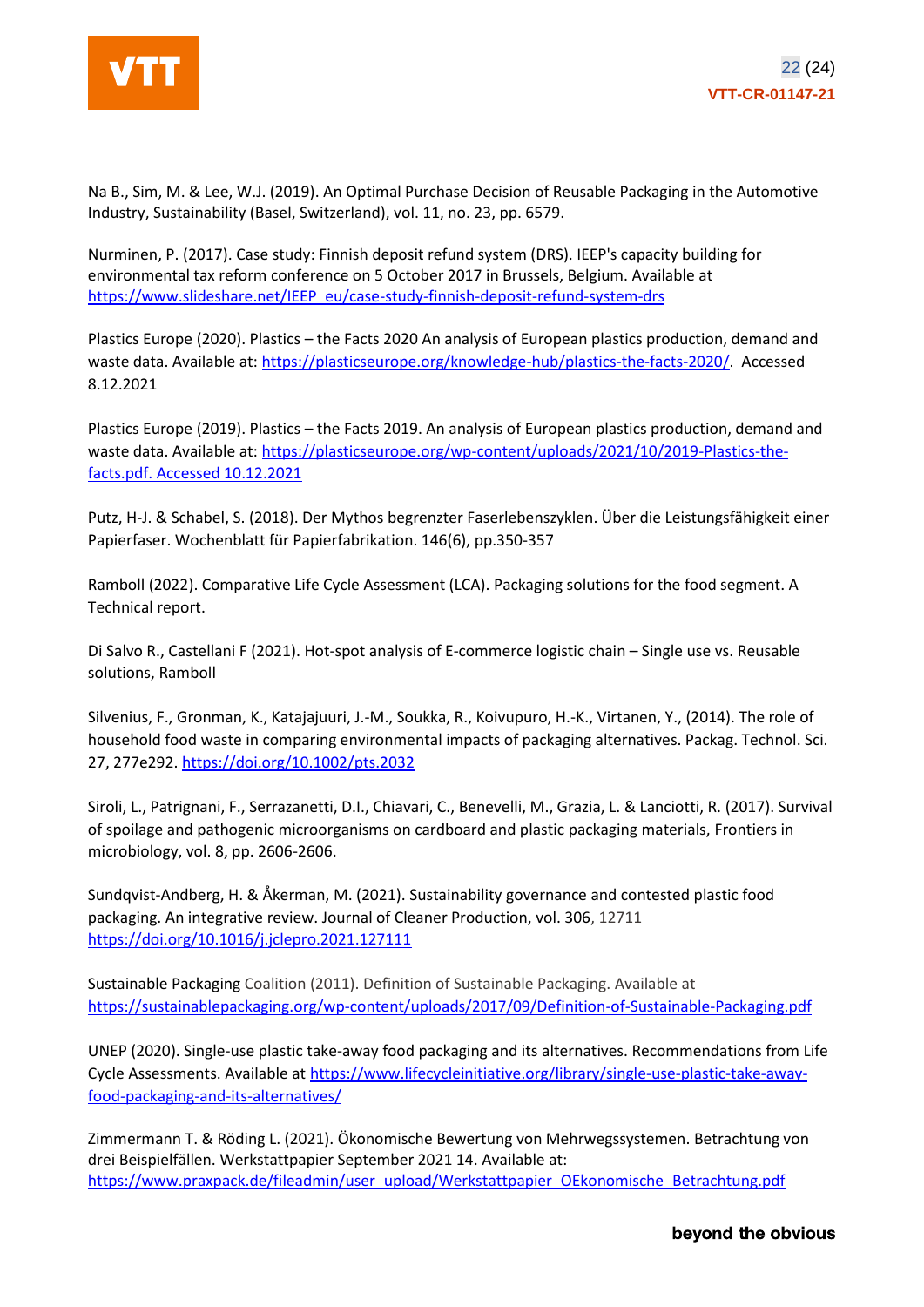

### Appendix 1. Methods

The analytical approach in the white paper is qualitative. This kind of approach fits a topic well that is evolving and changing over time.<sup>1</sup> The data used in this study consists of written documents in electronic format and expert interviews. Purposive and iterative sampling<sup>2</sup> was used to identify and select relevant interviewees (Table 1). A semi-structure interview protocol was applied to obtain in depth data and ensure flexibility. The interviews, 10 in total, were conducted through videoconferencing. The data was collected from June 2021 to November 2021. The written documents included academic papers, grey papers, and company web pages.

#### Table 1. List of interviewees

| <b>Type of organization</b> | <b>Number of organizations</b> | <b>Number of interviewees</b> |
|-----------------------------|--------------------------------|-------------------------------|
| <b>Industry Association</b> |                                |                               |
| <b>Policy maker</b>         |                                |                               |
| <b>Retailer</b>             |                                |                               |
| Packaging material producer |                                | 13                            |
| Reusable packaging provider |                                |                               |
| Logistics provider          |                                |                               |

#### Table 2. List of reviewed studies

| <b>Authors</b>                                                                 | Year |
|--------------------------------------------------------------------------------|------|
| Svenska Retursystem                                                            | 2021 |
| Fraunhofer                                                                     | 2018 |
| ifeu                                                                           | 2021 |
| Del Borghi, A., Strazza, C.,<br>Magrassi, F., Taramasso, A.C.,<br>Gallo, M.    | 2018 |
| <b>ECOMMERCE EUROPE</b>                                                        | 2021 |
| <b>European Environment Agency</b>                                             | 2006 |
| Megale Coelho, P. M., B Corona,<br>B., Roland ten Klooster, R.,<br>Worrell, E. | 2020 |
|                                                                                |      |

<sup>1</sup> Gephart, R.P. (2004) Qualitative Research and the Academy of Management Journal. Academy of Management Journal, 47(4), pp. 454–462. https://doi.org/10.5465/amj.2004.14438580.

<sup>2</sup> Drisko, J. and Maschi, T. (2015) Content Analysis. Oxford: Oxford University Press